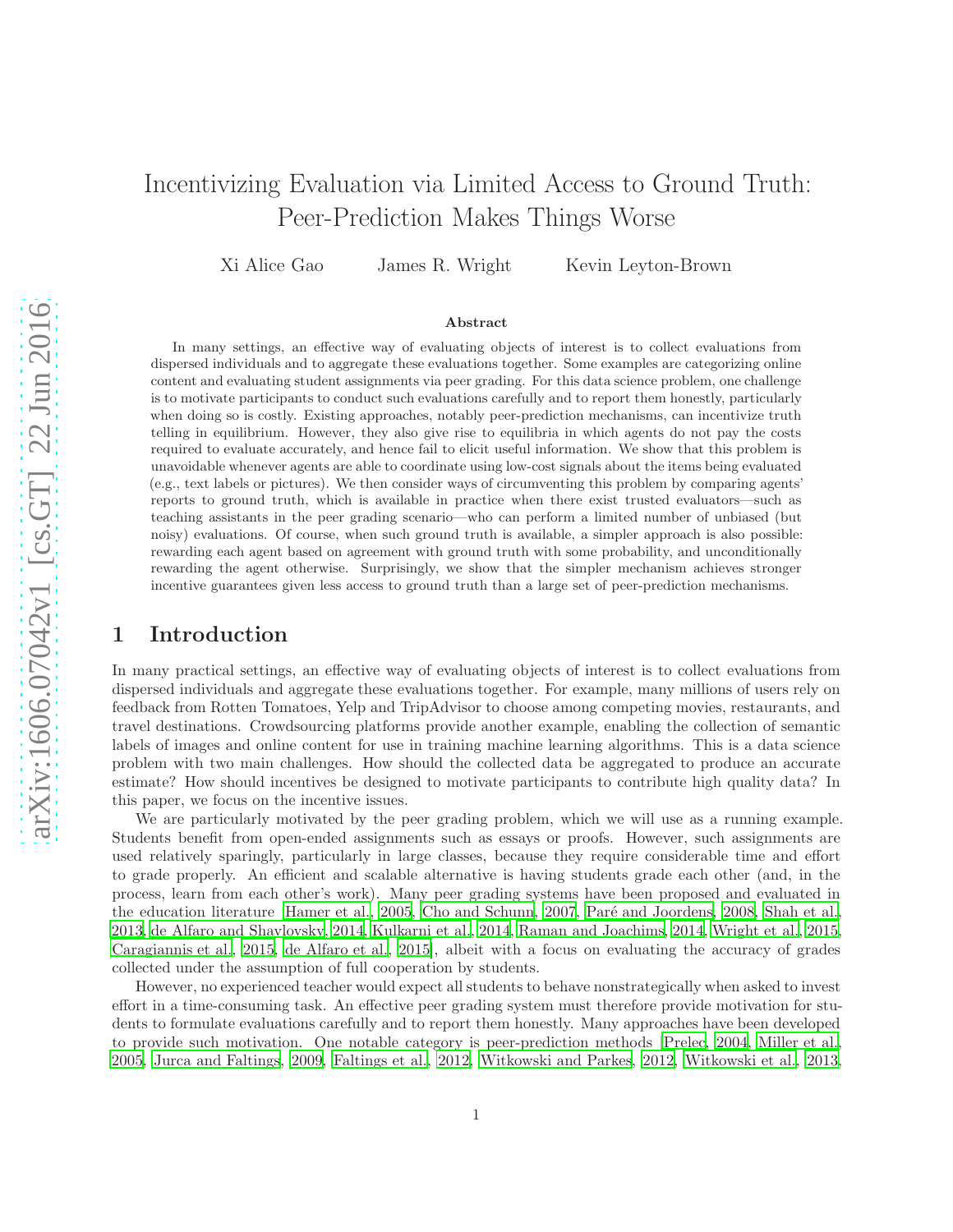[Dasgupta and Ghosh, 2013,](#page-9-5) [Witkowski and Parkes](#page-11-4), [2013,](#page-11-4) [Radanovic and Faltings, 2013,](#page-10-7) [2014,](#page-10-8) [Riley](#page-10-9), [2014,](#page-10-9) [Zhang and Chen](#page-11-5), [2014,](#page-11-5) [Waggoner and Chen](#page-11-6), [2014,](#page-11-6) [Kamble et al.](#page-10-10), [2015,](#page-10-10) [Kong et al., 2016](#page-10-11), [Shnayder et al.,](#page-11-7) [2016\]](#page-11-7). In order to motivate each agent to reveal his private, informative signal, peer-prediction methods offer a reward based on how each agent's reports compare with those of his peers. Such rewards are designed to induce truth telling in equilibrium—that is, they create a situation in which each agent has an interest in investing effort and revealing his private and informative signal truthfully, as long as he believes that all other agents will do the same.

Even if they do offer a truthful equilibrium, peer-prediction methods also always induce other uninformative equilibria, the existence of which is inevitable [\[Jurca and Faltings, 2009,](#page-10-6) [Waggoner and Chen](#page-11-6), [2014\]](#page-11-6). Intuitively, if no other agent follows a strategy that depends on her private information, there is no reason for a given agent to deviate in a way that does so either: agents can only be rewarded for coordination, not for accuracy. When private information is costly to obtain, uninformative equilibria are typically *less* demanding for agents to play. This raises significant doubt about whether peer-prediction methods can motivate truthful reporting in practice. Experimental evaluations of peer-prediction methods have mixed results. Some studies showed that agents reported truthfully [\[Shaw et al.](#page-11-8), [2011,](#page-11-8) [John et al.](#page-10-12), [2012,](#page-10-12) [Faltings et al.,](#page-10-13) [2014\]](#page-10-13); another study found that agents colluded on uninformative equilibria [\[Gao et al., 2014\]](#page-10-14).

Recent progress on peer-prediction mechanisms has focused on making the truthful equilibrium Pareto dominant, i.e., (weakly) more rewarding to every agent than any other equilibrium [\[Dasgupta and Ghosh,](#page-9-5) [2013,](#page-9-5) [Witkowski and Parkes, 2013,](#page-11-4) [Kamble et al., 2015,](#page-10-10) [Radanovic and Faltings, 2015,](#page-10-15) [Shnayder et al.](#page-11-7), [2016\]](#page-11-7). This can be achieved by rewarding agents based on the distributions of their reports for multiple objects. However, we show in this paper that such arguments rely critically on the assumption that every agent has access to only one private signal per object. This is often untrue in practice; e.g., in peer grading, by taking a quick glance at an essay a student can observe characteristics such as length, formatting and the prevalence of grammatical errors. These characteristics require hardly any effort to observe, can be arbitrarily uninformative about true quality, and are of no interest to the mechanism. Yet their existence provides a means for the agents to coordinate. We build on this intuition to prove that no mechanism can guarantee that an equilibrium in which all agents truthfully report their informative signals is always Pareto dominant. Furthermore, we show that for any mechanism, the truthful equilibrium is always Pareto dominated in some settings.

Motivated by these negative results, we move on to consider a setting in which the operator of the mechanism has access to trusted evaluators (e.g., teaching assistants) who can reliably provide noisy but informative signals of the object's true quality. This allows for a hybrid mechanism that blends peer-prediction with comparison to trusted reports. With a fixed probability, the mechanism obtains a trusted report and rewards the agent based on the agreement between the agent's report and the trusted report [\[Jurca and Faltings,](#page-10-16) [2005\]](#page-10-16). Otherwise, the mechanism rewards the agent using a peer-prediction mechanism. Such hybrid mechanisms can yield stronger incentive guarantees than other peer-prediction mechanisms, such as achieving truthful reporting of informative signals in Pareto-dominant equilibrium (see, e.g., [\[Jurca and Faltings](#page-10-16), [2005,](#page-10-16) [Dasgupta and Ghosh, 2013\]](#page-9-5)). Intuitively, if an agent seeks to be consistently close to a trusted report, then his best strategy is to reveal his informative signal truthfully.

In fact, the availability of trusted reports is so powerful that it gives us the option of dispensing with peerprediction altogether. Specifically, we can reward students based on agreement with the trusted report when the latter is available, but simply pay students a constant reward otherwise. Indeed, in [Wright et al. \[2015](#page-11-1)] we introduced such a peer grading system and showed that it worked effectively in practice, based on a study across three years of a large class. This mechanism has even stronger incentive properties than the hybrid mechanism—because it induces a single-agent game, it can give rise to dominant-strategy truthfulness.

Our paper's main focus is on comparing these two approaches in terms of the number of trusted reports that they require. One might expect that the peer-prediction approach would have the edge, both because it relies on a weaker solution concept and because it leverages a second source of information reported by other agents. Surprisingly, we prove that this intuition is backwards. We identify a simple sufficient condition, which, if satisfied, guarantees that the peer-insensitive mechanism offers the dominant strategy of truthful reporting of informative signals while querying trusted reports with a lower probability than is required for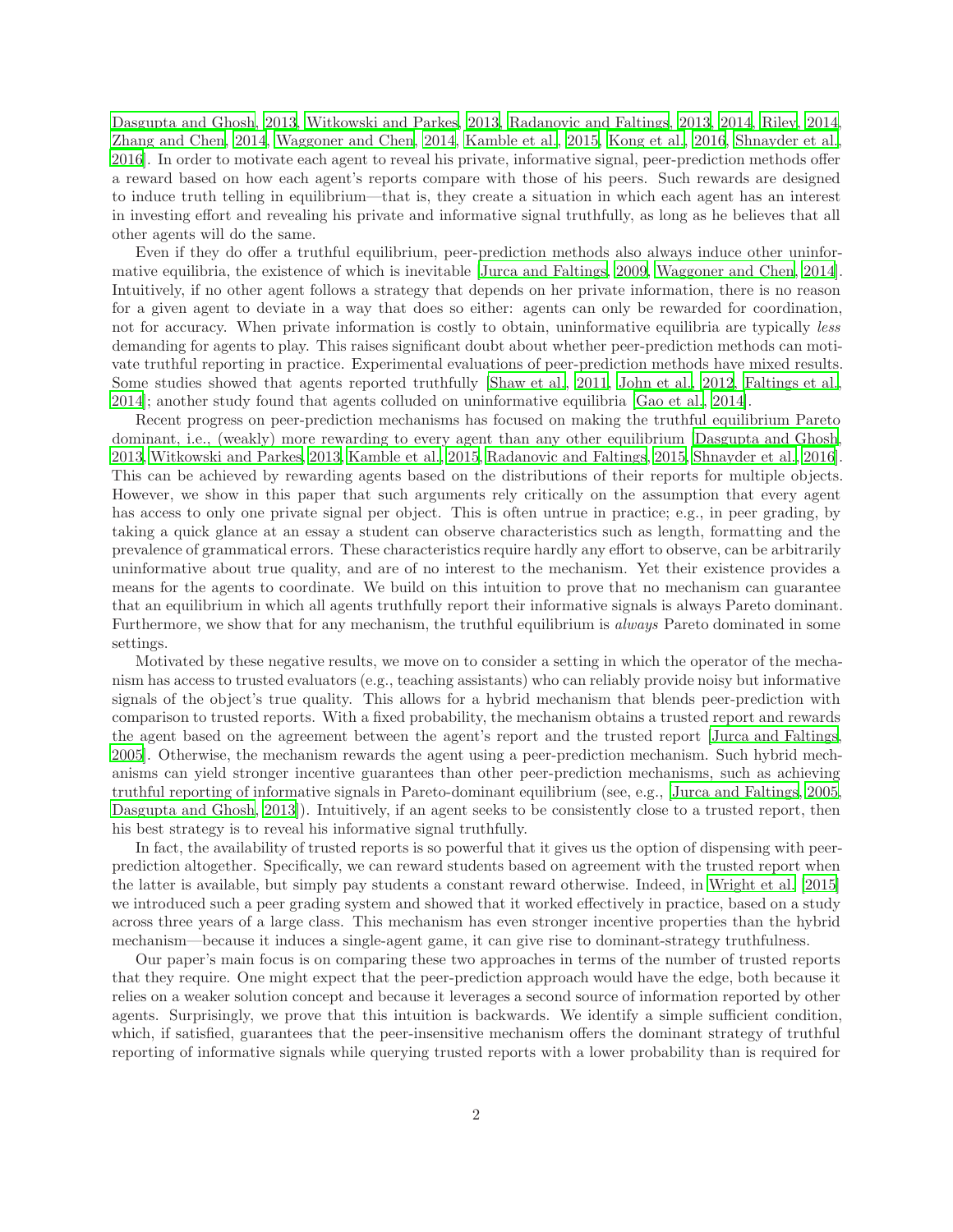a peer-prediction mechanism to motivate truthful reporting in Pareto-dominant equilibrium. We then show that all applicable peer-prediction mechanisms of which we are aware satisfy this sufficient condition.

### 2 Peer-Prediction Mechanisms

We begin by formally defining the game theoretic setting in which we will study the elicitation problem. A mechanism designer wishes to elicit information about a set  $O$  of objects from n risk-neutral agents. Each object j has a latent quality  $q_j \in Q$ , where Q is a finite set.

Agents have access to private information about the object of interest. In the peer prediction literature, it is standard to assume that each agent receives information from a single, private signal. Furthermore, this signal is assumed to be be the *only* information that agent has about the object of interest. However, we argue that, in reality, every agent can obtain multiple pieces of information with different quality by investing different amounts of efforts. To capture this, we consider a simplified scenario by assuming that, for each object j, agent i has access to two pieces of private information: a high-quality signal  $s_{ij}^h \in Q$  and a low-quality signal  $s_j^l$ .

The high-quality signal represents useful information about the object's quality that the mechanism designer wishes to elicit. It is drawn from a distribution conditional on the object's actual quality  $q_i$ . The joint distributions of the high-quality signals are common knowledge among the agents. An agent i can form a belief about the high-quality signal of another agent  $i'$  by conditioning on his own high-quality signal. Obtaining the high-quality signal requires a constant effort  $c^E > 0$ .

The low-quality signal represents irrelevant information that the mechanism designer does not care about. Yet it is easy to obtain and provides a way for agents to coordinate their reports. For example, when evaluating essays, students can easily observe the number of grammatical mistakes or the apparent complexity of the language used without reading essays carefully. Similarly, one could base a review on the decor without eating in a restaurant; evaluate the quality of a movie's trailer; etc. For simplicity, we analyze the extreme case where the low-quality signal is uncorrelated with the object's true quality, is perfectly correlated across agents, and can be observed without effort. Our results extend directly to a more general setting where agents can invest varying amounts of effort to obtain multiple signals with different degrees of correlation with the object's true quality.

Agents may strategize over both whether to incur the cost of effort to observe the high-quality signal and over what to report. The mechanism designer's goal is to incentivize each agent to both observe the high-quality signal, and to truthfully report it. We say that a mechanism has a *truthful equilibrium* when it is an equilibrium for agents to observe the high-quality signal and truthfully report it (and, for some mechanisms, their posterior belief about other agents' high-quality signals).

The mechanism designer's aim is to incentivize each agent  $i \in \{1, \ldots, n\}$  to gather and truthfully report information about every object in  $j \in O$ . Let  $r_{ij}$  and  $b_{ij}$  denote agent i's signal and belief reports for object  $j$  respectively. A mechanism is defined by a reward function, which maps a profile of agent reports to a reward for each agent. We say that a mechanism is universal if it can be applied without prior knowledge of the distribution from which signals are elicited, and for any number of agents greater than or equal to 3.

<span id="page-2-0"></span>**Definition 1** (Universal peer-prediction mechanism). A peer-prediction mechanism is universal if it can be operated without knowledge of the joint distribution of the high-quality signals  $s_{ij}^h$  (i.e., it is "detail free" [\[Wilson](#page-11-9), [1987](#page-11-9)]) and well defined for any number of agents  $n \geq 3$ .

We focus on universal mechanisms for two reasons. First, in practice, it is extremely unrealistic to assume that a mechanism designer will have detailed knowledge of the joint signal distribution, so this allows us to focus on mechanisms that are more likely to be used in practice. Second, it is relatively unrestrictive, as nearly all of the peer-prediction mechanisms in the literature satisfy universality.

Existing, universal peer-prediction mechanisms can be divided into three categories: output agreement mechanisms, multi-object mechanisms, and belief based mechanisms.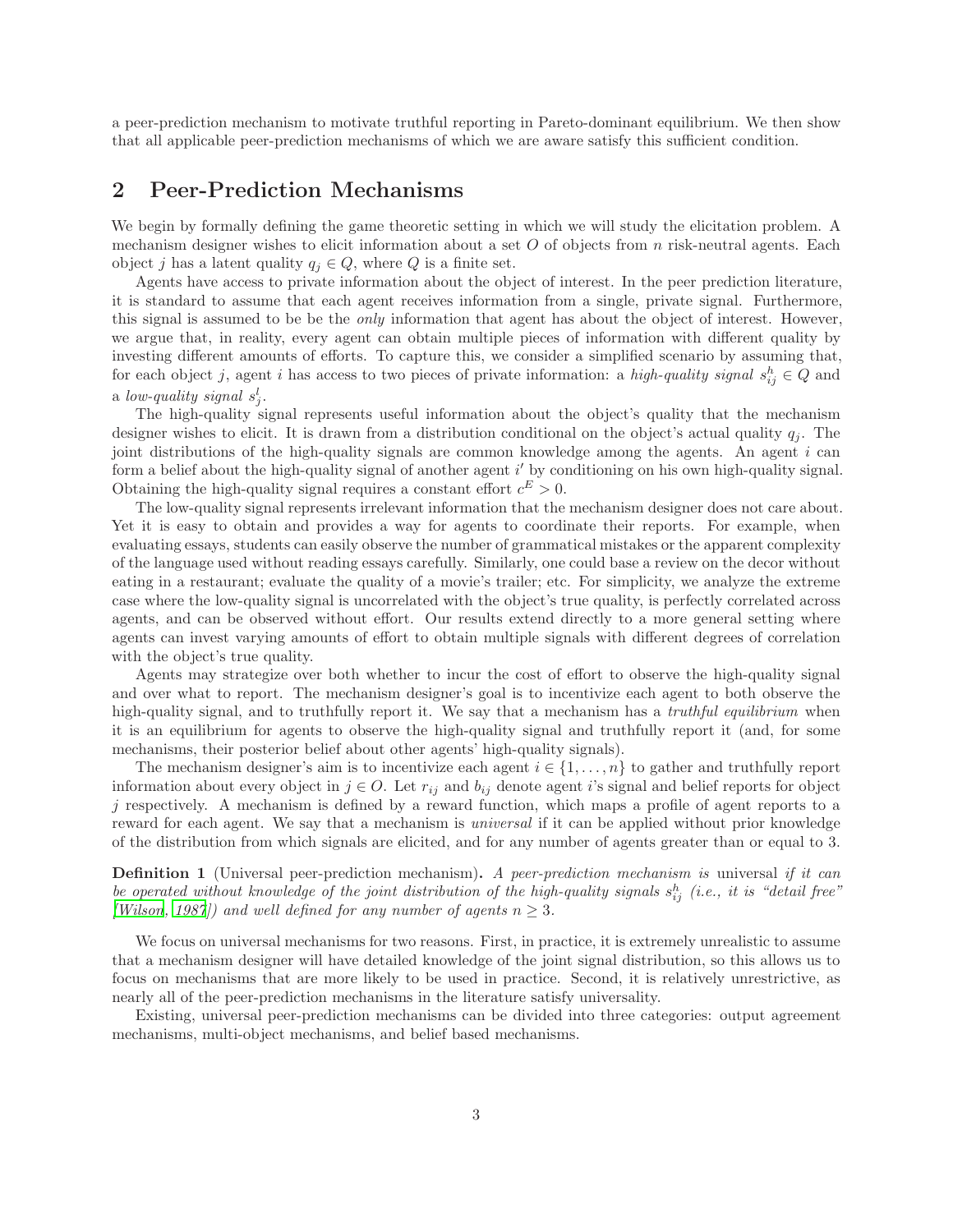Output Agreement Mechanisms Output agreement mechanisms only collect signal reports from agents and reward an agent i for evaluating object j based on agents' signal reports for the object [\[Faltings et al.,](#page-9-4) [2012,](#page-9-4) [Witkowski et al.](#page-11-3), [2013,](#page-11-3) [Waggoner and Chen](#page-11-6), [2014\]](#page-11-6). [Waggoner](#page-11-6) and Chen [\[2014](#page-11-6)] and [Witkowski et al.](#page-11-3) [\[2013\]](#page-11-3) studied the standard output agreement mechanism, where agent i is only rewarded when his signal report matches that of another randomly chosen agent j. Agent i's reward is  $z_i(r) = \mathbb{1}_{r_{ij}=r_{i'j}}$ . The [Faltings et al.](#page-9-4) [\[2012\]](#page-9-4) mechanism also rewards agents for agreement, scaled by the empirical frequency of the report agreed upon. Agent *i*'s reward is  $z_i(r) = \alpha + \beta \frac{\mathbb{1}_{r_{ij}=r_{i'j}}}{F(r_{i,j})}$  $\frac{r_{ij}-r_{i'j}}{F(r_{i'j})}$ , where  $\alpha > 0$  and  $\beta > 0$  are constants and  $F(r_j)$  is the empirical frequency of  $r_i$ .

Multi-Object Mechanisms Multi-object mechanisms reward each agent based on his reports for multiple objects [\[Dasgupta and Ghosh](#page-9-5), [2013](#page-9-5), [Radanovic and Faltings, 2015,](#page-10-15) [Kamble et al.](#page-10-10), [2015,](#page-10-10) [Shnayder et al.,](#page-11-7) [2016\]](#page-11-7). (The [Shnayder et al. \[2016](#page-11-7)] mechanism generalizes the [Dasgupta and Ghosh \[2013\]](#page-9-5) mechanism to the multi-signal setting. Thus, we only refer to the [Shnayder et al. \[2016](#page-11-7)] mechanism below.)

The [Shnayder et al. \[2016\]](#page-11-7) and [Kamble et al. \[2015](#page-10-10)] mechanisms also reward agents for agreement, as in output agreement mechanisms. They extend output agreement mechanisms by adding additional scaling terms to the reward. These scaling terms are intended to exploit correlations between multiple tasks to make the truthful equilibrium dominate (a particular kind of) uninformative equilibria, by reducing the reward to agents who agree to an amount that is "unsurprising" given their reports on other objects.

The [Shnayder et al. \[2016\]](#page-11-7) mechanism adds an additive scaling term to the reward for agreement. To compute the scaling term, consider two sets of non-overlapping tasks  $S_i$  and  $S_{i'}$  such that agent i has evaluated all objects in  $S_i$  but none in  $S_{i'}$  and agent i' has evaluated all objects in  $S_{i'}$  but none in  $S_i$ . Let  $F_i(s)$  and  $F_{i'}(s)$  denote the frequency of signal  $s \in Q$  in sets  $S_i$  and  $S_{i'}$  respectively. Agent i is rewarded according to  $z_i(r) = \mathbb{1}_{r_{ij}=r_{i'j}} - \sum_{s \in Q} F_i(s) F_{i'}(s)$ .

In contrast, the [Kamble et al. \[2015](#page-10-10)] mechanism adds a multiplicative scaling term to the reward for agreement. To compute the scaling term, choose 2 agents  $k$  and  $k'$  uniformly at random. For each signal  $s \in Q$ , let  $f^j(s) = 1$ <sub>rkj</sub>=s. Define  $\hat{f}(s) = \sqrt{\frac{1}{N} \sum_{j \in O} f^j(s)}$ . If  $\hat{f}(s) \in \{0,1\}$ , then agent *i*'s reward is 0. Otherwise, agent *i*'s reward is  $1_{r_{ij}=r_{i'j}} \cdot \frac{K}{\hat{f}(s)}$  for some constant  $K > 0$ .

The [Radanovic and Faltings \[2015\]](#page-10-15) mechanism rewards the agents for report agreement using a reward function inspired by the quadratic scoring rule. To reward agent  $i$  for evaluating object  $j$ , first choose another random agent i' who also evaluated object j. Then construct a sample  $\Sigma_i$  of reports which contains one report for every object that is not evaluated by agent i. The sample  $\Sigma_i$  is double-mixed if it contains all possible signal realizations at least twice. If  $\Sigma_i$  is not double-mixed, agent *i*'s reward is 0. Otherwise, if  $\Sigma_i$  is double-mixed, the mechanism chooses two objects j' and j'' (j'  $\neq j$ , j''  $\neq j$  and j'  $\neq j'$ ) such that the reports of j' and j'' in the sample are the same as agent i's report for j, i.e.  $\Sigma_i(j') = \Sigma_i(j'') = r_{ij}$ . For each of j' and j'', randomly select two reports  $r_{i''j'}$  and  $r_{i''j''}$ . Agent i's is rewarded according to  $z_i(r) = \frac{1}{2} + \mathbb{1}_{r_{i'j'} = r_{i'j}} - \frac{1}{2}\sum_{s \in Q}\mathbb{1}_{r_{i''j'} = s}\mathbb{1}_{r_{i'''j''} = s}.$ 

Belief Based Mechanisms Finally, some peer-prediction mechanisms collect both signal and belief reports from agents and reward each agent based on all agents' signal and belief reports for each object [\[Witkowski and Parkes, 2012,](#page-11-2) [2013,](#page-11-4) [Radanovic and Faltings, 2013,](#page-10-7) [2014,](#page-10-8) [Riley, 2014\]](#page-10-9). Below, let R denote a proper scoring rule.

The robust Bayesian Truth Serum (BTS) [\[Witkowski and Parkes, 2012](#page-11-2), [2013\]](#page-11-4) rewards agent i for how well his belief report  $b_i$  and shadowed belief report  $b'_i$  predict the signal reports of another randomly chosen agent k. Agent i's reward is  $z_i(r, b) = R(b'_i, r_k) + R(b_i, r_k)$ . Agent i's shadowed belief report is calculated based on his signal report and another random agent j's belief report:  $b'_i = b_j + \delta$  if  $r_i = 1$  and  $b'_i = b_j - \delta$ if  $r_i = 0$  where  $\delta = \min(b_j, 1 - b_j)$ .

The multi-valued robust BTS [\[Radanovic and Faltings, 2013\]](#page-10-7) rewards agent  $i$  if his signal report matches that of another random agent j and his belief report accurately predicts agent j's signal report. Agent  $i$ 's reward is  $z_i(r, b) = \frac{1}{b_j(r_i)} \mathbb{1}_{r_i = r_j} + R(b_i, r_j)$ .

The divergence-based BTS [\[Radanovic and Faltings](#page-10-8), [2014\]](#page-10-8) rewards agent  $i$  if his belief report accurately predicts another random agent j's signal report. In addition, it penalizes agent  $i$  if his signal report matches that of agent j but his belief report is sufficiently different from that of agent j. Agent  $i$ 's reward is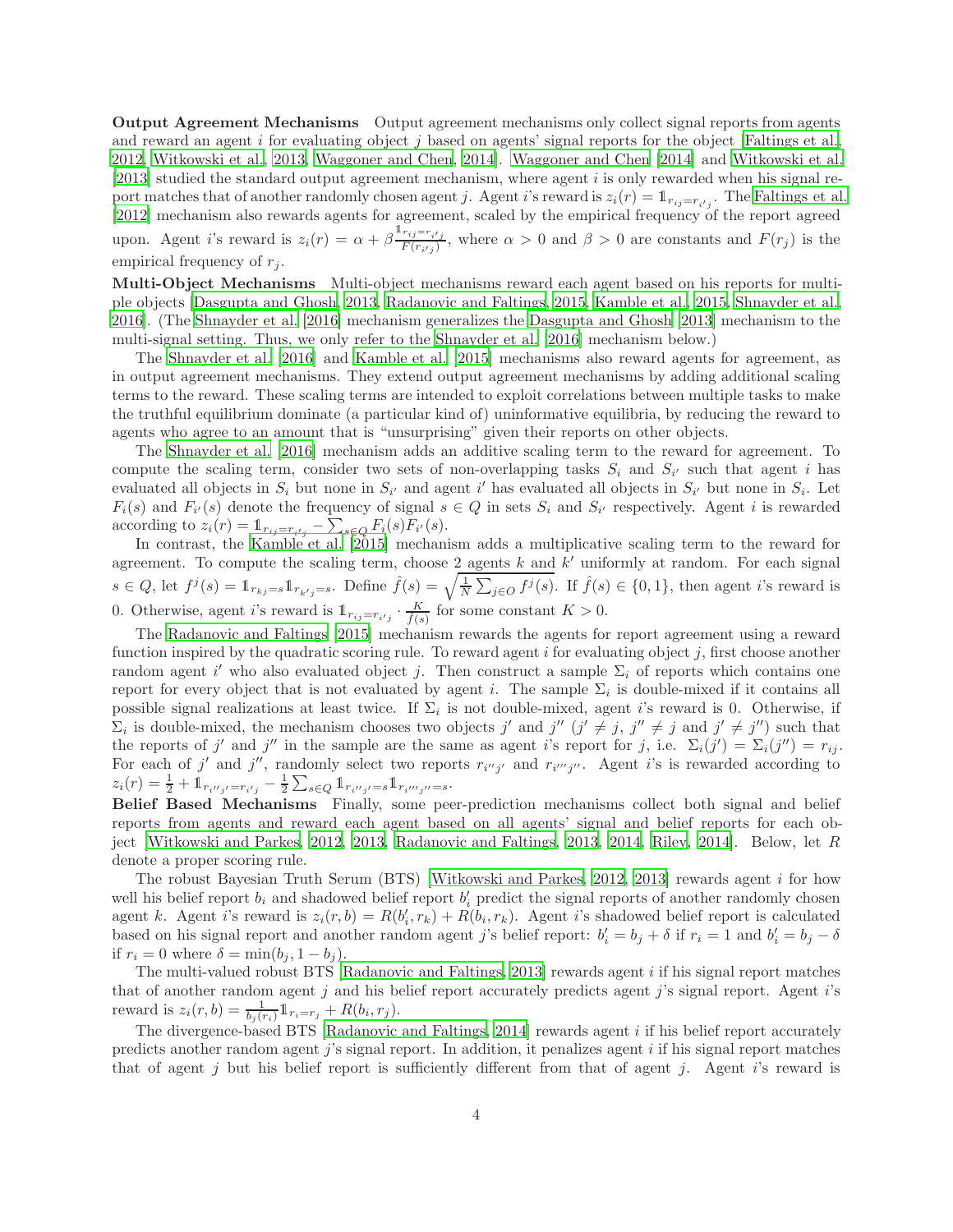$-1_{r_i=r_j||D(b_i,b_j)>\theta}+R(b_i,r_j)$  where  $D(||)$  is the divergence associated to the strictly proper scoring rule R, and  $\theta$  is a parameter of the mechanism.

The Riley  $[2014]$  mechanism rewards agent i for how well his belief report predicts other agents' signal reports. Moreover, agent i's reward is bounded above by the score for the average belief report of other agents reporting the same signal. Formally, let  $\delta_i = \min_{s \in Q} |\{r_j = s | j \neq i\}|$  be the minimum number of other agents who have reported any given signal. If  $\delta_i = 0$ , agent i's reward is  $R(b_i, r_{-i})$ . Otherwise, if  $\delta_i \geq 1$ , compute the proxy prediction  $q_i(r_i)$  to be the average belief report for all other agents who made the same signal report as agent *i*. Agent *i*'s reward is  $\min\{R(b_i, r_{-i}), R(q_i(r_i), r_{-i})\}.$ 

Non-Universal Mechanisms We are aware of several additional peer-prediction mechanisms that we do not consider further in this paper because they are not universal in the sense of Definition [1.](#page-2-0) The [Miller et al.](#page-10-5) [\[2005\]](#page-10-5), [Zhang and Chen \[2014\]](#page-11-5) and [Kong et al. \[2016\]](#page-10-11) mechanisms all derive the agents' posterior beliefs based on their signal reports (hence requiring knowledge of the distribution from which signals are drawn); they all then reward the agents based on how well the derived posterior belief predicts other agents' signal reports using proper scoring rules. The [Jurca and Faltings \[2009\]](#page-10-6) mechanism requires knowledge of the prior distribution over signals to construct rewards that either penalize or eliminate symmetric, uninformative equilibria. The Bayesian Truth Serum (BTS) mechanism [\[Prelec, 2004](#page-10-4)] requires an infinite number of agents to guarantee the existence of the truthful equilibrium. While we do not consider this mechanism, we note that [Prelec \[2004\]](#page-10-4) pioneered the idea of eliciting both signal and belief reports from each agent. This key idea was leveraged in much subsequent work to sustain the truthful equilibrium while not requiring knowledge of the prior distributions of the signals to operate the mechanism [\[Witkowski and Parkes, 2012,](#page-11-2) [2013,](#page-11-4) [Radanovic and Faltings, 2013,](#page-10-7) [2014,](#page-10-8) [Riley](#page-10-9), [2014](#page-10-9)].

Hierarchical Mechanism [\[de Alfaro et al., 2015\]](#page-9-3) Independent to our work, [de Alfaro et al. \[2015](#page-9-3)] also proposed the idea of using peer prediction mechanisms in conjunction with limited access to trusted reports. In their hierarchical mechanism, students are placed into a tree structure. Students in the top layer of the tree are incentivized through trusted reports whereas students in the layers below are incentivized via a peer prediction mechanism. By an inductive argument, the truthful equilibrium exists and is unique, so long as the top-layer students are sufficiently incentivized. This mechanism is detail free with respect to the distribution of signals, and is thus universal. However, the existence of the truthful equilibrium requires every student to know which layer of the tree structure they occupy; that is, different students are treated differently exante. This is another example of work in which a widespread, seemingly innocuous assumption—in this case, anonymity; in the case of our own work, the single-signal assumption—turns out to have major implications. In future work we intend to further explore relaxations of the single-signal assumption and anonymity, and connections between them.

### <span id="page-4-0"></span>3 Impossibility of Pareto-Dominant, Truthful Elicitation

In this section, we show that when agents have access to multiple signals about an object, Pareto-dominant truthful elicitation is impossible for any universal elicitation mechanism that computes agent rewards solely based on a profile of strategic agent reports (i.e., without any access to ground truth). The intuition is that without knowledge of the distributions from which the signals are drawn, the mechanism cannot distinguish the signal that it hopes to elicit from other, irrelevant signals. Thus, it cannot guarantee that the truthful equilibrium always yields the highest rewards to all agents.

We focus on universal elicitation mechanisms that compute agent rewards solely based on a profile of agent reports. Let M denote such a mechanism. Let a *signal structure* be a collection of signals  $\{s_i\}_{i=1}^n$ drawn from a joint distribution  $F$ , where each agent i observes  $s_i$ . We say that a signal structure is  $M$ elicitable if there exists an equilibrium of M where every agent i truthfully reports  $s_i$ . Let  $\pi_i^F$  be agent i's ex-ante expected reward in this equilibrium. A multi-signal environment is an environment in which the agents have access to at least two M-elicitable signal structures. We refer to the signal structure that the mechanism seeks to elicit as the *high-quality signal*, and all the others as *low-quality signals*.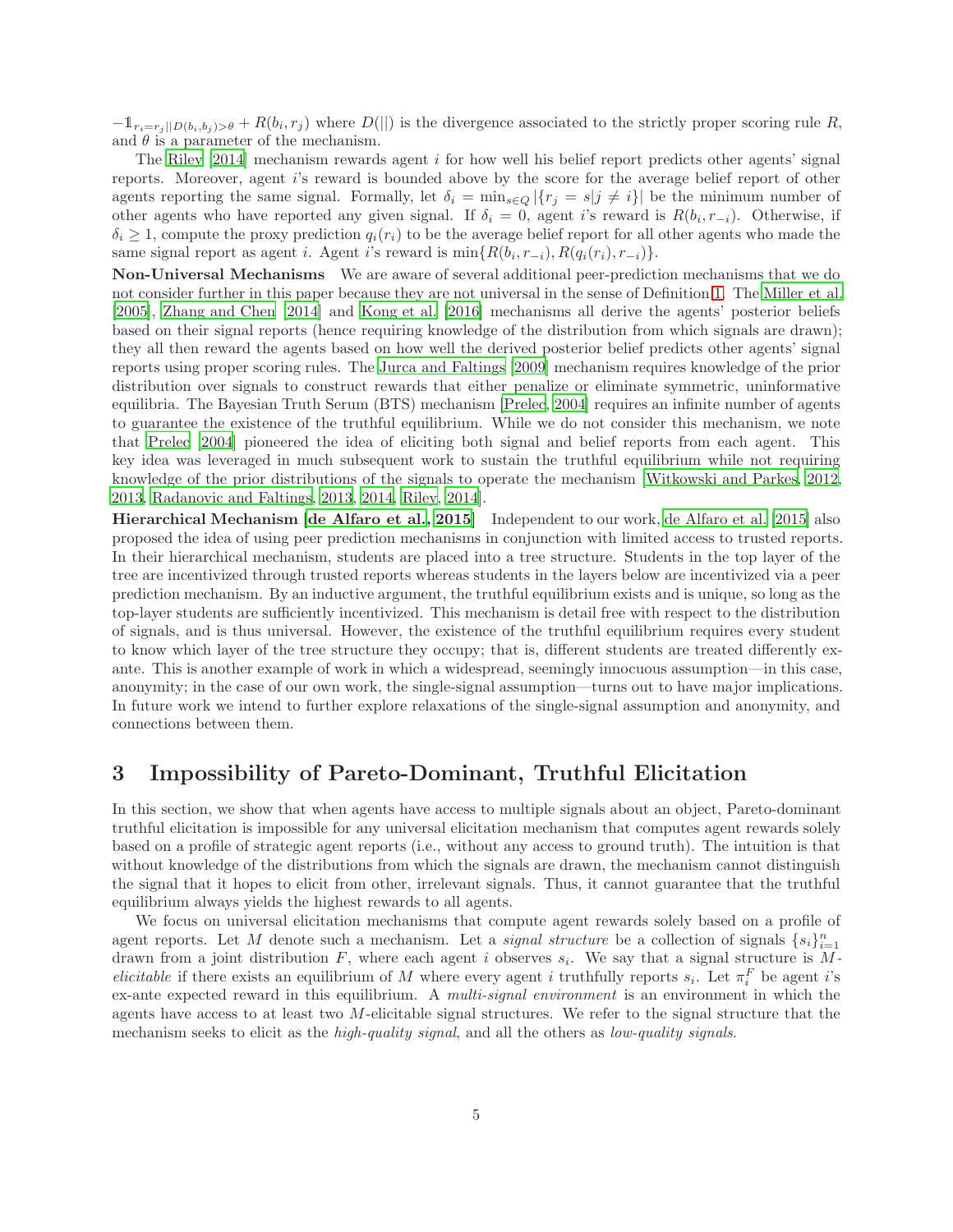Theorem 1. For any universal elicitation mechanism, there exists a multi-signal environment in which the truthful equilibrium is not Pareto dominant.

*Proof.* Let  $F, F'$  be M-elicitable signal structures such that  $\pi_i^F \geq \pi_i^{F'}$  $f_i^{F'}$  for all *i*, with  $\pi_i^F > \pi_i^{F'}$  $i^{\mu}$  for some *i*. If no such pair of signal structures exists, then the result follows directly, since the truthful equilibrium does not Pareto dominate an equilibrium where agents report a low-quality signal. Otherwise, consider a multisignal environment where the high-quality signal is distributed according to  $F'$ , and a low-quality signal is distributed according to F. The equilibrium in which agents reveal this low-quality signal Pareto dominates the truthful equilibrium in this environment.  $\Box$ 

Now suppose that observing the high-quality signal is more costly to the agents than observing a lowquality signal. Concretely, assume that observing the high-quality signal has an additive cost of  $c_i > 0$  for each agent i, and observing a low-quality signal has zero cost. Call this a costly-observation multi-signal environment. In this realistic environment, an even stronger result holds.

Theorem 2. For any universal elicitation mechanism, there exists a costly-observation multi-signal environment in which the truthful equilibrium is Pareto dominated.

*Proof.* Let F, F' be M-elicitable signal structures such that  $\pi_i^F \geq \pi_i^{F'}$  $i<sup>F</sup>$  for all i. At least one such pair must exist, since every distribution has this relationship to itself. Fix a costly-observation multi-signal environment where the high-quality signal structure is jointly distributed according to  $F'$ , and a low-quality signal structure is jointly distributed according to F. Then each agent's expected utility in the truthful equilibrium is  $\pi_i^{F'} - c_i < \pi_i^F$ . Hence every agent prefers the equilibrium in which agents reveal this lowquality signal, and the truthful equilibrium is Pareto dominated.  $\Box$ 

The essential insight of these results is that, in the presence of multiple elicitable signals, there is no way for a universal elicitation mechanism to be sure which signal it is eliciting. In particular, the truthful equilibrium is only Pareto dominant if the high-quality signal happens to be drawn from a distribution yielding higher reward than every other signal available to the agents. In costly-observation environments, the element of luck is even stronger. The truthful equilibrium is Pareto dominant only if the high-quality signal structure happens to yield sufficiently high reward to compensate for the cost of observing the signals.

One way for the mechanism designer to ensure that agents are reporting the high-quality signal is to stochastically compare agents' reports to reports known to be correlated with that signal. In the next section, we introduce a class of mechanisms that takes this approach.

### 4 Combining Elicitation with Limited Access to Ground Truth

Elicitation mechanisms are designed for situations where it is infeasible for the mechanism designer to evaluate each object herself. However, in practice, it is virtually always possible, albeit costly, to obtain *trusted reports*, i.e. unbiased evaluations of a subset of the objects. In the peer grading setting, the instructor and teaching assistants can always mark some of the assignments. Similarly, review sites could in principle hire an expert to evaluate restaurants or hotels that its users have reviewed; and so on.

In this section, we define a class of mechanisms that take advantage of this limited access to ground truth to circumvent the result from Section [3.](#page-4-0)

**Definition 2** (spot-checking mechanism). A spot-checking mechanism is a tuple  $M = (p, y, z)$ , where p is the spot check probability; y is a vector of functions  $y_{ij}(r_{ij}, s_j^t)$  called the spot check mechanism; and z is a vector of functions  $z_{ij}(b, r)$  called the unchecked mechanism.

Let  $\Delta(Q)$  be the set of all distributions over the elements of Q. Each agent i makes a signal report  $r_{ij} \in Q$ , and a belief report  $b_{ij} \in \Delta(Q)$  for each object  $j \in J_i$ . The signal report is the signal that i claims to have observed, and the belief report represents i's posterior belief over the signal reports of the other agents.

Agents may strategically choose whether or not to incur the cost of observing the high-quality signal, and having chosen which signal to observe, may report any function of either signal. Formally, let  $G_i^h = \{g :$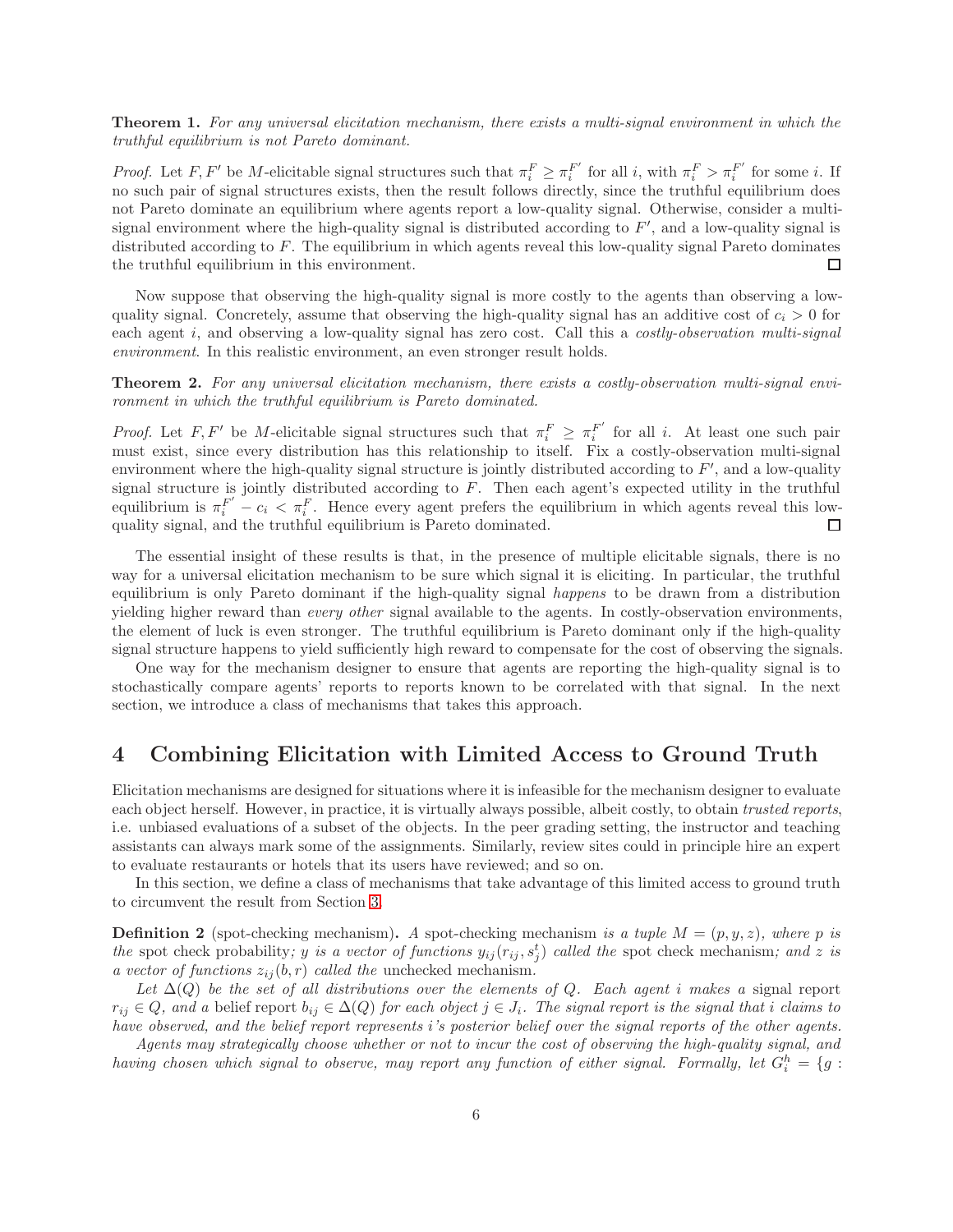$Q \rightarrow Q$  be the set of all full-effort pure strategies, where an agent observes the high-quality signal—incurring observation cost  $c^E$  —and then reports a function  $g(s_{ij}^h)$  of the observed value. Let  $D_l$  be the domain of  $s_{ij}^l$ . Let  $G_i^l = \{g : D^l \to Q\}$  be the set of all no-effort pure strategies, where an agent observes the low-quality signal—incurring no observation cost—and then reports a function  $g^l(s_{ij}^l)$  of the observed value. The set of pure strategies available to an agent is thus  $G_i^h \cup G_i^l$ . We assume that agents apply the same strategy to every object that they evaluate; however, we allow agents to play a mixed strategy by choosing the mapping stochastically.

With probability p, the mechanism will spot check an agent i's report for a given object j. In this case, the mechanism obtains a trusted report—that is, a sample from the signal  $s_j^t$ . The agent is then rewarded according to the spot check mechanism, applied to the profile of signal reports and spot checked objects. With probability  $1 - p$ , the object is not spot checked, and the agent is rewarded according to the unchecked mechanism.

Thus, given a profile of signal reports  $r \in \prod_{i \in N} Q^{J_i}$  and belief reports  $b \in \prod_{i \in N} \Delta(Q)^{J_i}$ , an agent i receives a reward of  $\pi_i = \sum_{j \in J_i} \pi_{ij}$ , where

$$
\pi_{ij} = \begin{cases} y_{ij}(r_i, s^t) & \text{if agent i's report on object j is spot checked,} \\ z_{ij}(b, r) & \text{otherwise.} \end{cases} \tag{1}
$$

We assume that the mechanism designer has no value for the reward given to the agents. Instead, we seek only to minimize the probability of spot-checking required to make the truthful equilibrium either unique or Pareto dominant, since access to trusted reports is assumed to be costly.<sup>[1](#page-6-0)</sup> This models situations where agents are rewarded by grades (as in peer grading), virtual points or badges (as in online reviews), or other artificial currencies.

The low-quality signal might be arbitrarily correlated with the underlying quality. However, we assume that the high-quality signal is more correlated, in the sense that paying the cost of observing the high-quality signal is worthwhile. Formally,

$$
\mathbb{E}\left[y_{ij}(s^h, s^t) - c^E\right] > \mathbb{E}\left[y_{ij}(s^l, s^t)\right].
$$

That is, an agent who knows that they will be spot checked would prefer to pay the cost to observe the high-quality signal rather than observing the low-quality signal for free. As an extreme example, if the low-quality signal were perfectly correlated with the quality, then no amount of spot-checking would induce an agent to observe the high-quality signal (nor, indeed, would a mechanism designer want them to).

In this work we compare two approaches to using limited access to ground truth for elicitation. The first approach is to augment existing peer-prediction mechanisms with spot-checking:

**Definition 3** (spot-checking peer-prediction mechanism). Let z be a peer-prediction mechanism. Then any spot-checking mechanism that uses  $z$  as its unchecked mechanism is a spot-checking peer-prediction mechanism.

The second approach is to rely exclusively on ground truth access to incentivize truthful reporting:

**Definition 4** (peer-insensitive mechanism). A peer-insensitive mechanism is a spot-checking mechanism in which the unchecked mechanism is a constant function. That is,  $z_{ij}(b, r) = W$  for some constant  $W > 0$ .

# 5 When Does Peer-Prediction Help?

We compare the peer-insensitive mechanism with all universal spot-checking peer-prediction mechanisms. In Theorem [3,](#page-8-0) we show that, if a simple sufficient condition is satisfied, then compared to all universal spot-checking peer-prediction mechanisms, the peer-insensitive mechanism can achieve stronger incentive

<span id="page-6-0"></span><sup>&</sup>lt;sup>1</sup>If access to trusted reports were not costly, then querying strategic agents rather than trusted reports on all the objects would be pointless.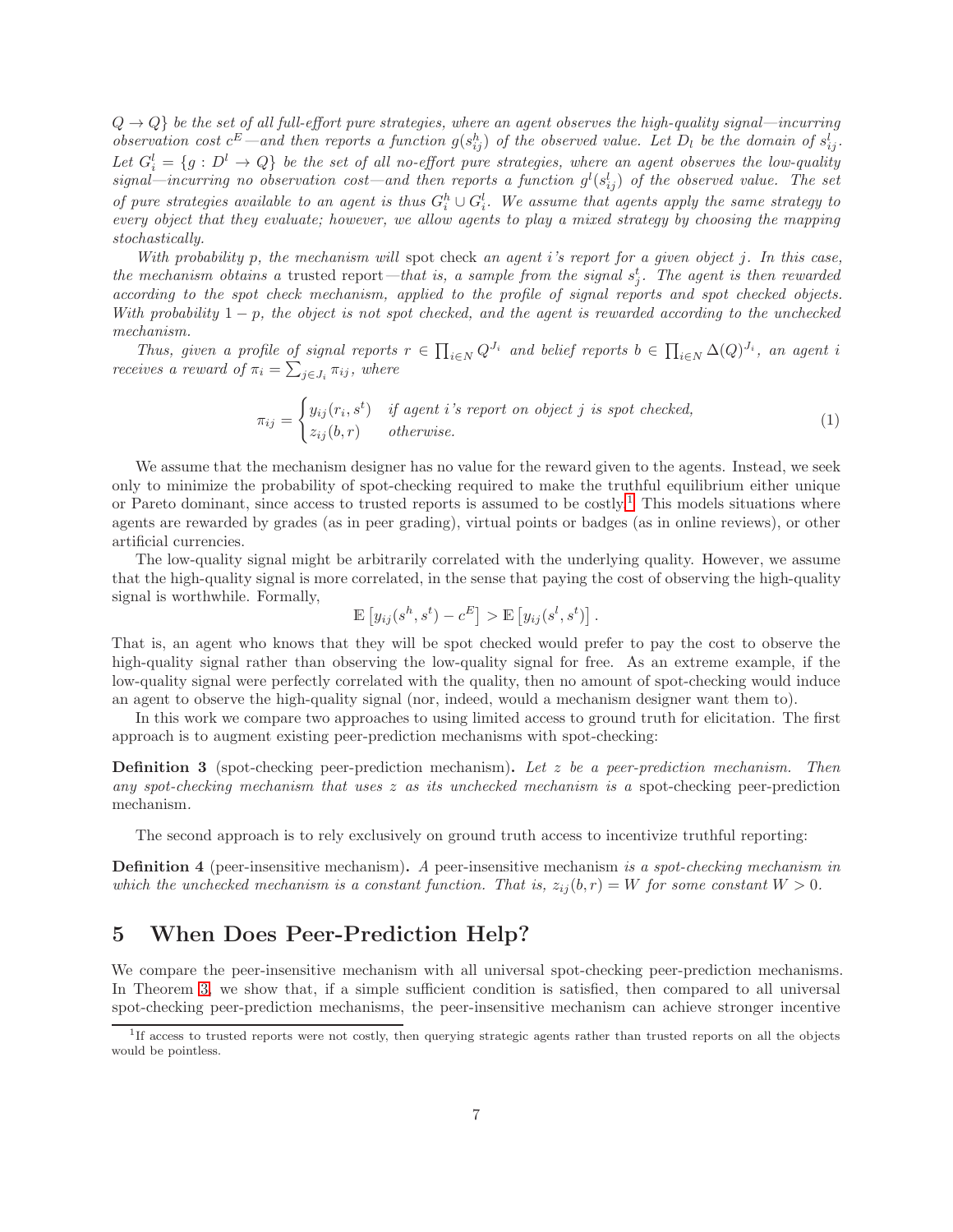properties (dominant-strategy truthfulness versus Pareto dominance of truthful equilibrium) while requiring a smaller spot check probability.

We first define the  $g^l$  strategy to be an agent's best no-effort strategy when a spot check is performed. What is special about this strategy is that, if an agent chooses to invest no effort, then this is his best strategy for any spot check probability  $p \in [0,1]$ . Thus, the  $g^l$  equilibrium is stable and the best equilibrium for all agents conditional on not investing effort.

**Definition 5.** Let  $g^l = \arg \max_{g \in G} \mathbb{E}[y(g^l(s^l), s^t)]$  be an agent's best strategy when a spot check is performed and the agent invests no effort. Let the  $g^l$  equilibrium be the equilibrium where every agent uses the  $g^l$ strategy.

In Lemma [1,](#page-7-0) we analyze the peer-insensitive mechanism and derive an expression for the minimum spot check probability  $p_{ds}$  at which the truthful strategy is a dominant strategy for the peer-insensitive mechanism. When the spot check probability is  $p_{ds}$ , any agent is indifferent between playing the  $g^l$  strategy and investing effort and reporting truthfully.

<span id="page-7-0"></span>**Lemma 1.** The minimum spot check probability  $p_{ds}$  at which the truthful strategy is dominant for the peerinsensitive mechanism satisfies the following equation.

$$
p_{\rm ds} \mathbb{E}[y(s^h, s^t)] - c^E = p_{\rm ds} \mathbb{E}[y(g^l(s^l), s^t)].
$$
\n(2)

Proof. Please see Appendix [A.](#page-11-10)

Next, we consider any spot-checking peer-prediction mechanism. Our goal is to derive a lower bound for  $p_{\text{Pareto}}$ , the minimum spot check probability at which the truthful equilibrium is Pareto dominant.

For the truthful equilibrium to be Pareto dominant, it is necessary that the truthful equilibrium Pareto dominates the  $g^l$  equilibrium. This can be achieved in two ways. If we can increase the spot check probability until  $p_{el}$  at which the  $g^l$  equilibrium is eliminated, then the truthful equilibrium trivially Pareto dominates the  $g^l$  equilibrium. Otherwise, we can increase the spot check probability until  $p_{\text{ex}}$  at which the truthful equilibrium Pareto dominates the  $g^l$  equilibrium assuming that the  $g^l$  equilibrium exists when  $p = p_{ex}$ . Thus,  $\min(p_{\text{el}}, p_{\text{ex}})$  is the minimum spot check probability at which the truthful equilibrium Pareto dominates the  $g^l$  equilibrium, and it is also a lower bound for  $p_{\text{Pareto}}$ .

In Lemma [2,](#page-7-1) we derive an expression for  $p_{el}$  and show that it is greater than or equal to  $p_{ds}$  under certain assumptions. Intuitively, in order to eliminate the  $g<sup>l</sup>$  equilibrium, we need to increase the spot check probability enough such that an agent is persuaded to playing his best strategy with full effort rather than playing the  $g^l$  strategy. On one hand, the agent incurs a cost deviating from the  $g^l$  equilibrium when all other agents follow it. On the other hand, the agent's best strategy with full effort gives him no greater spot check reward than the truthful strategy. The combined effect means that it is more costly to persuade an agent to deviate from the  $g^l$  equilibrium than to motivate a single agent to report truthfully.

The sufficient conditions characterized in Lemmas [2](#page-7-1) and [3](#page-8-1) and Theorem [3](#page-8-0) are required to hold when  $c^{E} = 0$ . Note however, that if this condition is satisfied when  $c^{E} = 0$ , then the consequents of these lemmas and theorems hold in settings with all positive cost of effort  $c^E \geq 0$  as well. Moreover, we will show that these sufficient conditions are satisfied by all universal peer-prediction mechanisms that we are aware of in the literature.

<span id="page-7-1"></span>**Lemma 2.** For any spot-checking peer-prediction mechanism, if the  $g^l$  equilibrium exists when  $c^E = 0$  and  $p = 0$ , then  $p_{el} \ge p_{ds}$  for all  $c^{E} \ge 0$ .

#### Proof. Please see Appendix [B.](#page-12-0)

In Lemma [3,](#page-8-1) we show that  $p_{ex}$  is greater than or equal to  $p_{ds}$  under certain assumptions. The intuition is that, when no spot check is performed, the  $g^l$  equilibrium Pareto dominates the truthful equilibrium. Thus, assuming that the  $g^l$  equilibrium exists, it is more costly (in terms of increasing spot check probability) to make the truthful equilibrium Pareto dominate the  $g<sup>l</sup>$  equilibrium than to motivate a single agent to report truthfully.

 $\Box$ 

<span id="page-7-2"></span> $\Box$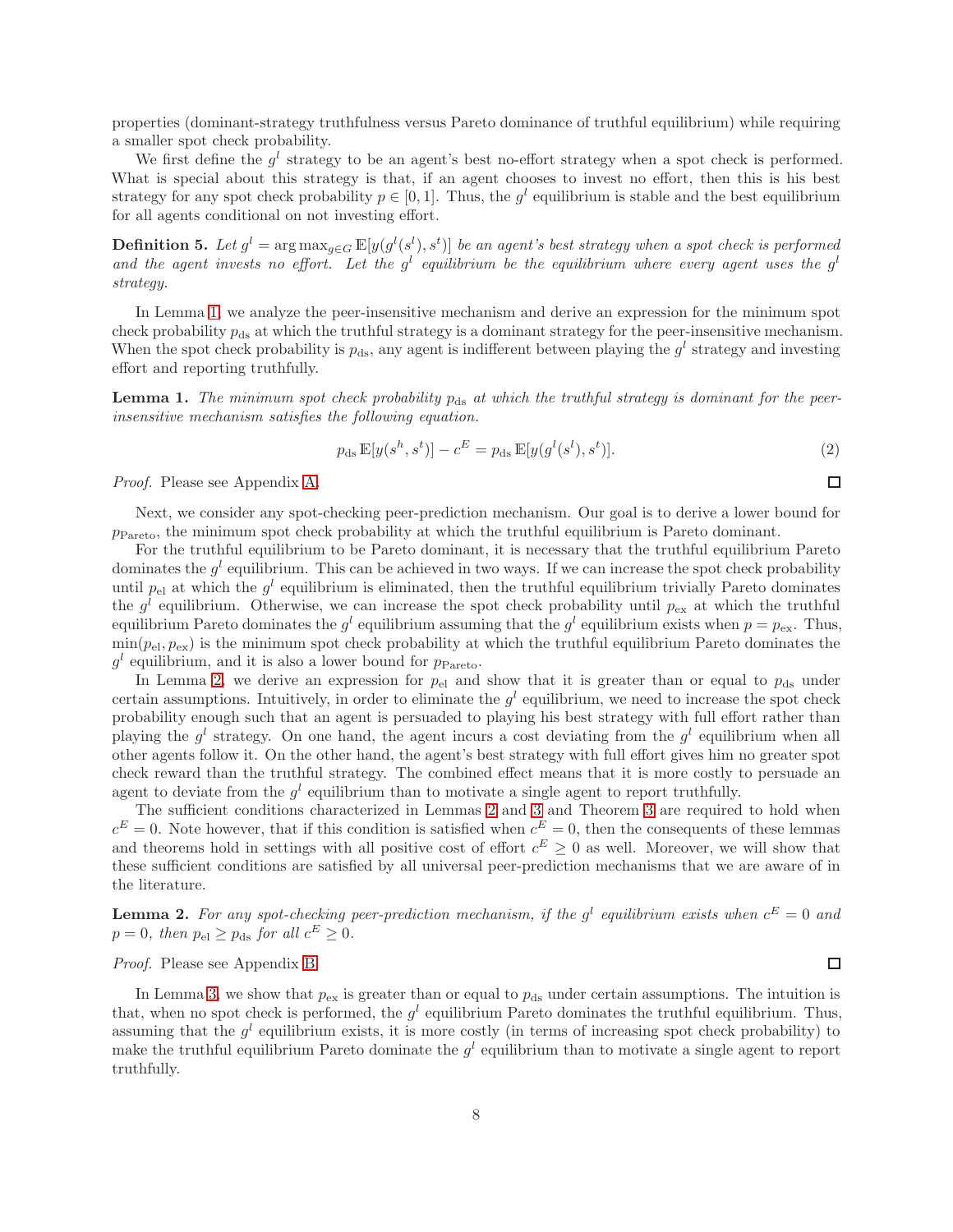<span id="page-8-1"></span>**Lemma 3.** For any spot-checking peer-prediction mechanism, if the  $g^l$  equilibrium exists and Pareto dominates the truthful equilibrium when  $c^E = 0$  and  $p = 0$ , then  $p_{\text{ex}} \ge p_{\text{ds}}$  for all  $c^E \ge 0$ .

Proof. Please see Appendix [C.](#page-13-0)

If the conditions in Lemmas [2](#page-7-1) and [3](#page-8-1) are satisfied, it is clear that  $p_{\text{Pareto}} \geq p_{\text{ds}}$  because  $\min(p_{\text{el}}, p_{\text{ex}})$ , which lower bounds  $p_{\text{Pareto}}$ , is already greater than or equal to  $p_{\text{ds}}$ . Thus, a sufficient condition for  $p_{\text{Pareto}} \geq p_{\text{ds}}$  is simply all conditions in the two lemmas, as shown in Theorem [3.](#page-8-0)

<span id="page-8-0"></span>Theorem 3 (Sufficient condition for Pareto comparison). For any spot-checking peer-prediction mechanism, if the  $g^l$  equilibrium exists and Pareto dominates the truthful equilibrium when  $c^E = 0$  and  $p = 0$ , then  $p_{\text{Pareto}} \geq p_{\text{ds}}$  for all  $c^E \geq 0$ .

Proof. Please see Appendix [D.](#page-13-1)

We now show that, under very natural conditions, every universal peer-prediction mechanism of which we are aware in the literature satisfies the conditions of Theorem [3;](#page-8-0) hence, in this setting, the peer-insensitive spot-checking mechanism requires less ground truth access than any spot-checking peer-prediction mechanism.

First, we assume that the low-quality signal  $s^l$  is drawn from a uniform distribution over  $Q$ ; this is essentially without loss of generality, since in any setting where the agents see a description of the object as well as their evaluation, a distribution of this form can be obtained by, e.g., hashing the description. More realistically, objects may have names that are approximately uniformly distributed. Second, we fix the spot check mechanism as in Equation [\(3\)](#page-8-2), using a form inspired by [Dasgupta and Ghosh \[2013](#page-9-5)]. Let  $J<sup>t</sup>$  be the set of objects that was spot-checked. Let i be an agent whose report  $r_{ij}$  on object  $j \in J_i$  has been spot checked. Let  $j' \in J_i$  be an object that j evaluated, chosen uniformly at random, and let  $j'' \in J^t \backslash J_i$  be a spot-checked object, also chosen uniformly at random.<sup>[2](#page-8-3)</sup> Then agent i's reward for object j is

<span id="page-8-2"></span>
$$
y_{ij}(r_i, s^t) = \mathbb{1}_{r_{ij} = s_j^t} - \mathbb{1}_{r_{ij'} = s_{j''}^t}.
$$
\n(3)

<span id="page-8-4"></span>Lemma 4. For the spot check reward function in Equation [\(3\)](#page-8-2), an agent's best strategy conditional on not investing effort is always to report the low-quality signal  $s<sup>1</sup>$ .

#### Proof. Please see Appendix [E.](#page-14-0)

<span id="page-8-5"></span>Corollary 1. For spot-checking peer-prediction mechanisms based on [Faltings et al. \[2012](#page-9-4)], [Witkowski et al.](#page-11-3) [\[2013](#page-11-3)], [Dasgupta and Ghosh \[2013](#page-9-5)], [Waggoner and Chen \[2014](#page-11-6)], [Kamble et al. \[2015](#page-10-10)], [Radanovic and Faltings](#page-10-15)  $[2015]$  $[2015]$  and [Shnayder et al. \[2016\]](#page-11-7), the minimum spot check probability  $p_{\text{Pareto}}$  for the Pareto dominance of the truthful equilibrium is greater than or equal to the minimum spot check probability  $p_{ds}$  at which the truthful strategy is a dominant strategy for the peer-insensitive mechanism.

Proof. Please see Appendix [F.](#page-15-0)

<span id="page-8-6"></span>Corollary 2. For spot-checking peer-prediction mechanisms based on [Witkowski and Parkes \[2012](#page-11-2), [2013](#page-11-4)], [Radanovic and Faltings \[2013](#page-10-7), [2014](#page-10-8)] and [Riley \[2014](#page-10-9)], if the peer-prediction mechanism uses a symmetric proper scoring rule, then the minimum spot check probability  $p_{\text{Pareto}}$  for the Pareto dominance of the truthful equilibrium is greater than or equal to the minimum spot check probability  $p_{ds}$  at which the truthful strategy is a dominant strategy for the peer-insensitive mechanism.

#### Proof. Please see Appendix [G.](#page-17-0)

#### $\Box$

 $\Box$ 

 $\Box$ 

 $\Box$ 

 $\Box$ 

<span id="page-8-3"></span><sup>&</sup>lt;sup>2</sup>Note that in [Dasgupta and Ghosh \[2013\]](#page-9-5), it is important for strategic reasons that object  $j'$  has not been evaluated by the opposing agent; this is not important in our setting, since the trusted reports are assumed to be nonstrategic.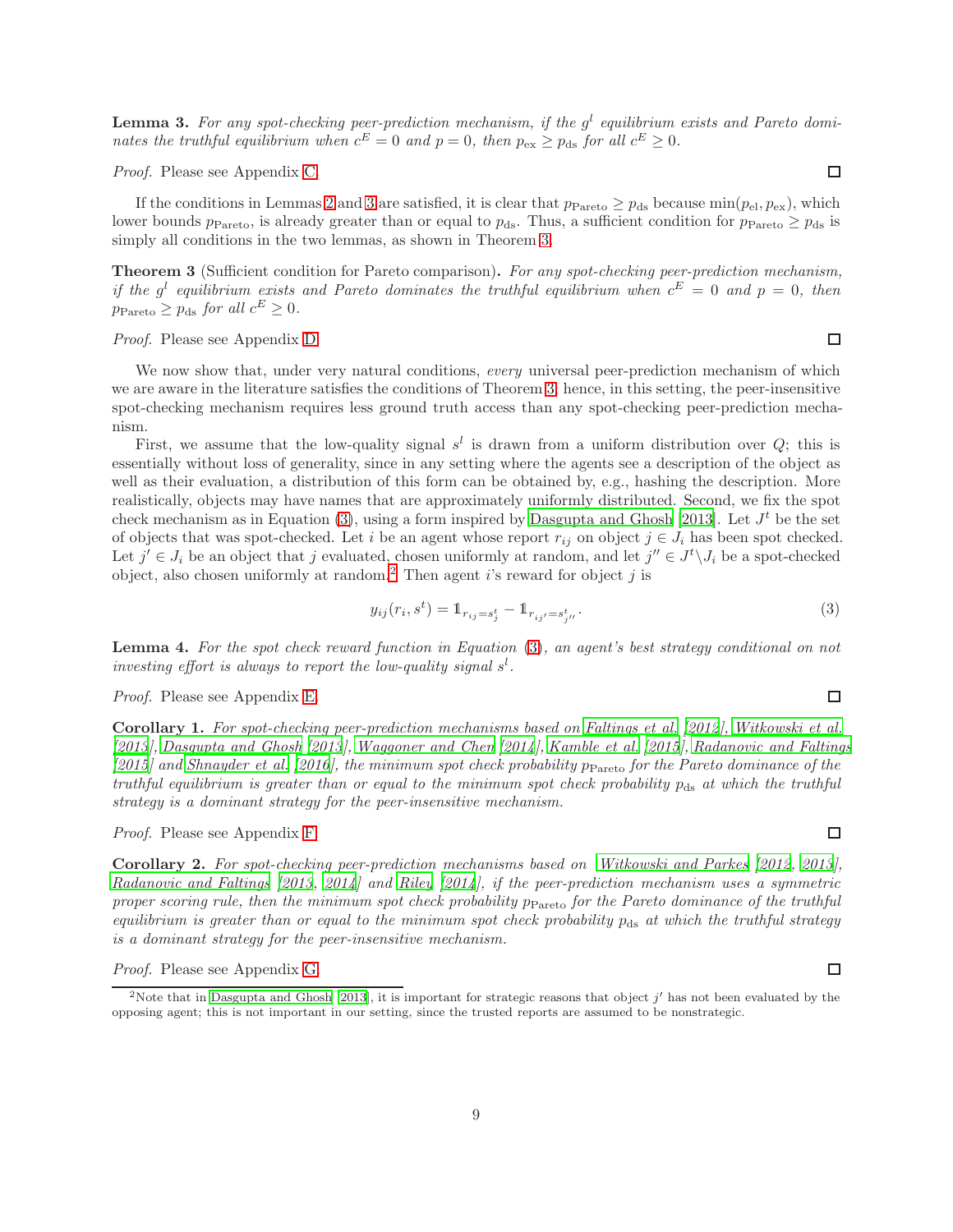### 6 Conclusions and Future Work

We consider the problem of using limited access to noisy but unbiased ground truth to incentivize agents to invest costly effort in evaluating and truthfully reporting the quality of some object of interest. Absent such spot-checking, peer-prediction mechanisms already guarantee the existence of a truthful equilibrium that induces both effort and honesty from the agents. However, this truthful equilibrium may be less attractive to the agents than other, uninformative equilibria.

Some mechanisms in the literature have been carefully designed to ensure that the truthful equilibrium is the most attractive equilibrium to the agents (i.e., Pareto dominates all other equilibria). However, these mechanisms rely crucially on the unrealistic assumption that agents' only means of correlating are via the signals that the mechanism aims to elicit. We show that under the more realistic assumption that agents have access to more than one signal, no universal peer-prediction mechanism has a Pareto dominant truthful equilibrium in all elicitable settings.

In contrast, we present a simpler peer-insensitive mechanism that provides incentives for effort and honesty only by checking the agents' reports against ground truth. While one might have expected that peer-prediction would require less frequent access to ground truth to achieve stronger incentive properties than the peer-insensitive mechanism, we proved the opposite for all universal spot-checking peer-prediction mechanisms.

This surprising finding is intuitive in retrospect. peer-prediction mechanisms can only motivate agents to behave in a certain way as a group. An agent has a strong incentive to be truthful if all other agents are truthful; conversely, when all other agents coordinate on investing no effort, the agent again has a strong incentive to coordinate with the group. peer-prediction mechanisms thus need to provide a strong enough incentive for agents to deviate from the most attractive uninformative equilibrium in the worst case, whereas the peer-insensitive mechanism only needs to motivate effort and honesty in an effectively single-agent setting.

Many exciting future directions remain to be explored. For example, we assumed that the principal does not care about the total amount of the artificial currency rewarded to the agents. One possible direction would consider a setting in which the principal seeks to minimize both spot checks and the agents' rewards. Also, in our analysis, we assumed that the spot check probability does not depend on the agents' reports. Conditioning the spot check probability on the agents' reports might allow the mechanism to more efficiently detect and punish uninformative equilibria.

### References

- <span id="page-9-2"></span>Ioannis Caragiannis, George A Krimpas, and Alexandros A Voudouris. Aggregating partial rankings with applications to peer grading in massive online open courses. In Proceedings of the 2015 International Conference on Autonomous Agents and Multiagent Systems, pages 675–683. International Foundation for Autonomous Agents and Multiagent Systems, 2015.
- <span id="page-9-0"></span>Kwangsu Cho and Christian D Schunn. Scaffolded writing and rewriting in the discipline: A web-based reciprocal peer review system. Computers  $\mathscr{C}$  Education, 48(3):409–426, 2007.
- <span id="page-9-5"></span>Anirban Dasgupta and Arpita Ghosh. Crowdsourced judgement elicitation with endogenous proficiency. In Proceedings of the 22nd international conference on World Wide Web, pages 319–330, 2013.
- <span id="page-9-1"></span>Luca de Alfaro and Michael Shavlovsky. Crowdgrader: A tool for crowdsourcing the evaluation of homework assignments. In Proceedings of the 45th ACM technical symposium on Computer science education, pages 415–420, 2014.
- <span id="page-9-3"></span>Luca de Alfaro, Vassilis Polychronopoulos, and Michael Shavlovsky. Incentives for truthful peer grading. UC Santa Cruz Technical Report, 2015.
- <span id="page-9-4"></span>Boi Faltings, Jimmy J Li, and Radu Jurca. Eliciting truthful measurements from a community of sensors. In Internet of Things (IOT), 2012 3rd International Conference on the, pages 47–54. IEEE, 2012.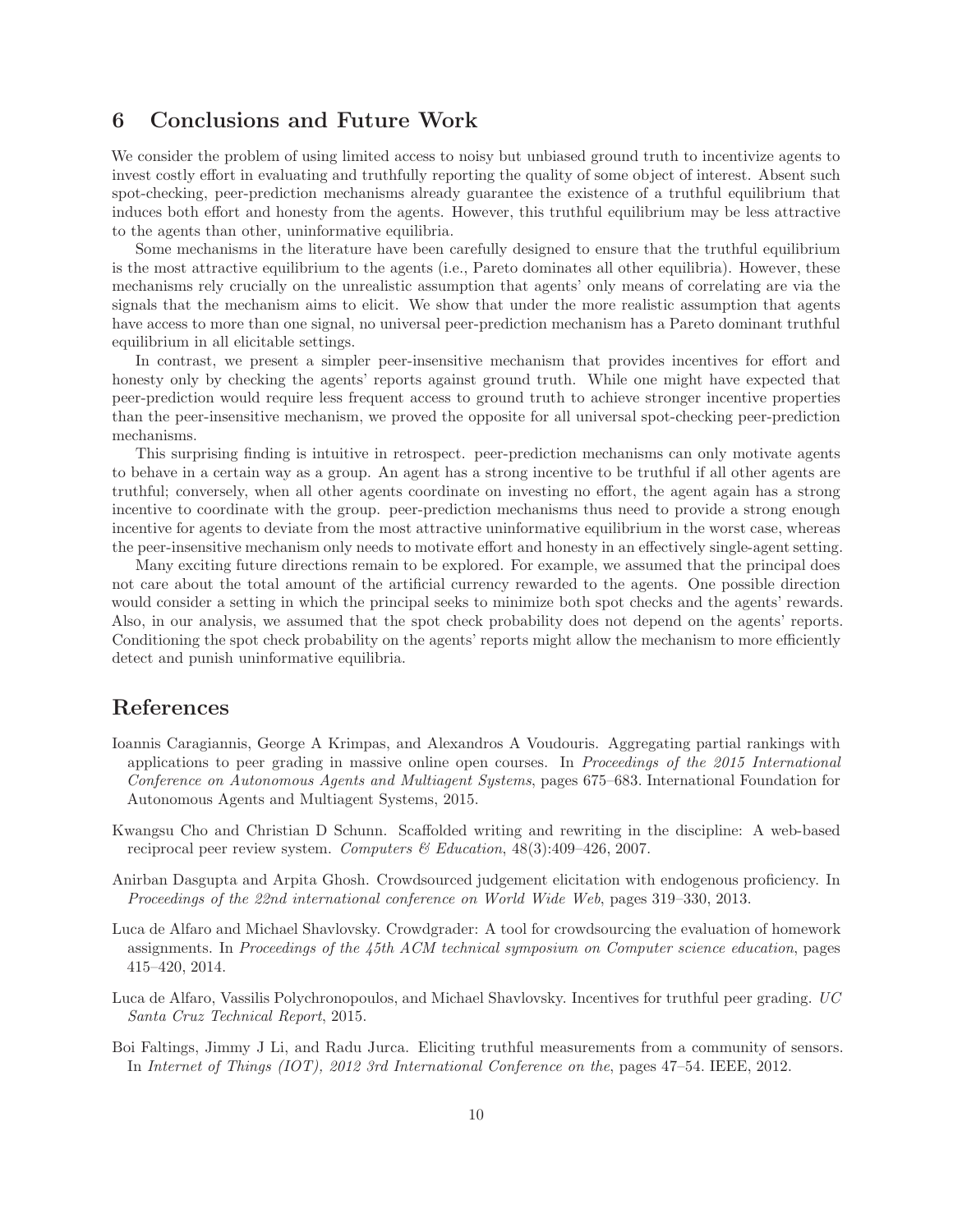- <span id="page-10-13"></span>Boi Faltings, Radu Jurca, Pearl Pu, and Bao Duy Tran. Incentives to counter bias in human computation. In Second AAAI Conference on Human Computation and Crowdsourcing, 2014.
- <span id="page-10-14"></span>Xi Alice Gao, Andrew Mao, Yiling Chen, and Ryan Prescott Adams. Trick or treat: putting peer prediction to the test. In Proceedings of the fifteenth ACM conference on Economics and computation, pages 507–524. ACM, 2014.
- <span id="page-10-17"></span>Tilmann Gneiting and Adrian E Raftery. Strictly proper scoring rules, prediction, and estimation. Journal of the American Statistical Association, 102(477):359–378, 2007.
- <span id="page-10-0"></span>John Hamer, Kenneth TK Ma, and Hugh HF Kwong. A method of automatic grade calibration in peer assessment. In Proceedings of the 7th Australasian conference on Computing education-Volume 42, pages 67–72. Australian Computer Society, Inc., 2005.
- <span id="page-10-12"></span>Leslie K John, George Loewenstein, and Drazen Prelec. Measuring the prevalence of questionable research practices with incentives for truth telling. Psychological science, page 0956797611430953, 2012.
- <span id="page-10-16"></span>Radu Jurca and Boi Faltings. Enforcing truthful strategies in incentive compatible reputation mechanisms. Internet and Network Economics, pages 268–277, 2005.
- <span id="page-10-6"></span>Radu Jurca and Boi Faltings. Mechanisms for making crowds truthful. Journal of Artificial Intelligence Research, 34(1):209, 2009.
- <span id="page-10-10"></span>Vijay Kamble, Nihar Shah, David Marn, Abhay Parekh, and Kannan Ramachandran. Truth serums for massively crowdsourced evaluation tasks. arXiv preprint arXiv:1507.07045, 2015.
- <span id="page-10-11"></span>Yuqing Kong, Katrina Ligett, and Grant Schoenebeck. Putting peer prediction under the micro(economic)scope and making truth-telling focal. 2016.
- <span id="page-10-2"></span>Chinmay E Kulkarni, Richard Socher, Michael S Bernstein, and Scott R Klemmer. Scaling short-answer grading by combining peer assessment with algorithmic scoring. In Proceedings of the first ACM conference on Learning@ scale conference, pages 99–108, 2014.
- <span id="page-10-5"></span>Nolan Miller, Paul Resnick, and Richard Zeckhauser. Eliciting informative feedback: The peer-prediction method. Management Science, 51(9):1359–1373, 2005.
- <span id="page-10-1"></span>Dwayne E Paré and Steve Joordens. Peering into large lectures: examining peer and expert mark agreement using peerScholar, an online peer assessment tool. Journal of Computer Assisted Learning, 24(6):526–540, 2008.
- <span id="page-10-4"></span>Dražen Prelec. A Bayesian truth serum for subjective data. *science*,  $306(5695):462-466, 2004$ .
- <span id="page-10-7"></span>Goran Radanovic and Boi Faltings. A robust Bayesian truth serum for non-binary signals. In Proceedings of the 27th AAAI Conference on Artificial Intelligence, AAAI 2013, number EPFL-CONF-197486, pages 833–839, 2013.
- <span id="page-10-8"></span>Goran Radanovic and Boi Faltings. Incentives for truthful information elicitation of continuous signals. In Twenty-Eighth AAAI Conference on Artificial Intelligence, 2014.
- <span id="page-10-15"></span>Goran Radanovic and Boi Faltings. Incentives for subjective evaluations with private beliefs. In Twenty-Ninth AAAI Conference on Artificial Intelligence, 2015.
- <span id="page-10-3"></span>Karthik Raman and Thorsten Joachims. Methods for ordinal peer grading. In Proceedings of the 20th ACM SIGKDD international conference on Knowledge discovery and data mining, pages 1037–1046. ACM, 2014.
- <span id="page-10-9"></span>Blake Riley. Minimum truth serums with optional predictions. In Proceedings of the 4th Workshop on Social Computing and User Generated Content (SC14), 2014.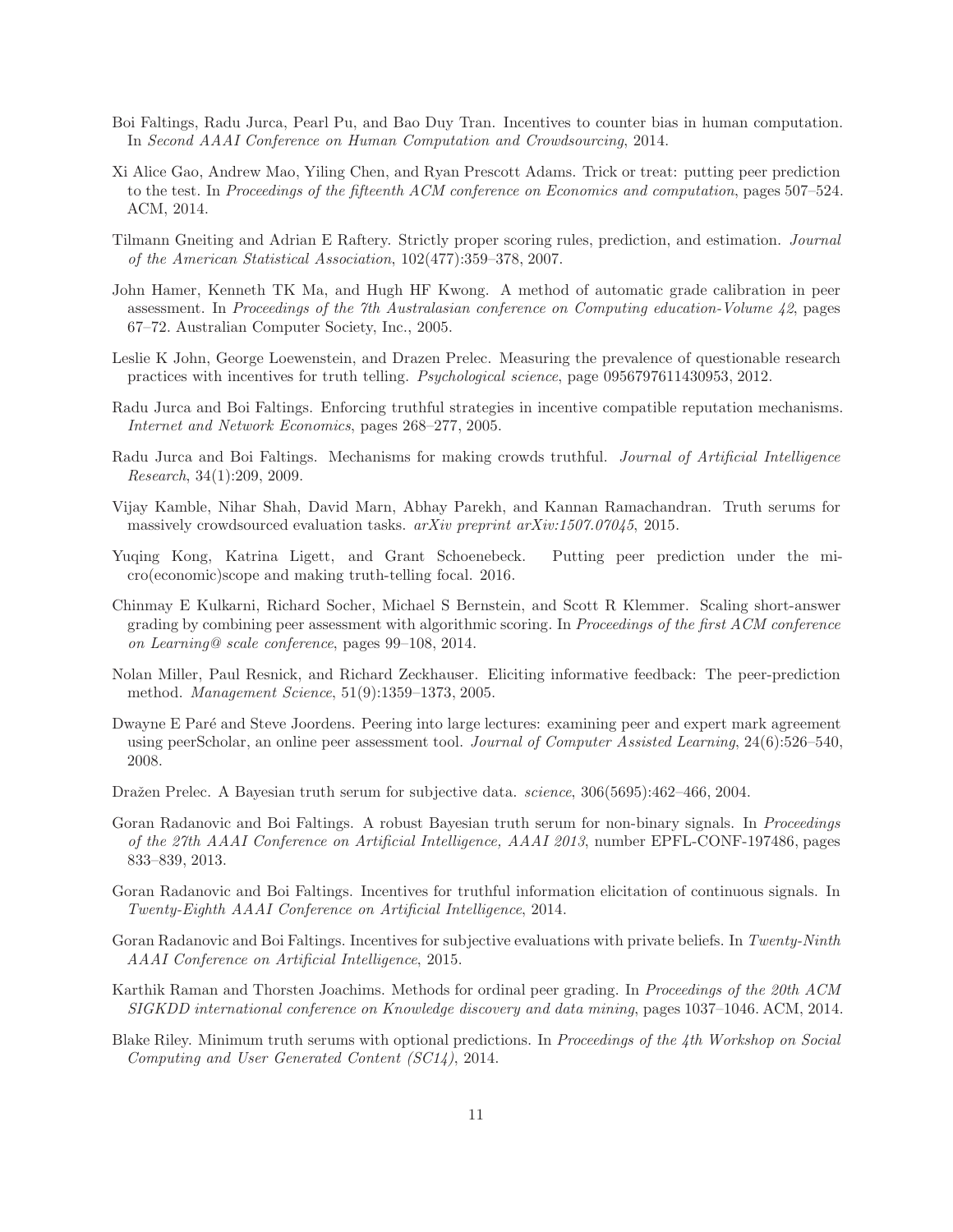- <span id="page-11-0"></span>Nihar B Shah, Joseph K Bradley, Abhay Parekh, Martin Wainwright, and Kannan Ramchandran. A case for ordinal peer-evaluation in moocs. In NIPS Workshop on Data Driven Education, 2013.
- <span id="page-11-8"></span>Aaron D Shaw, John J Horton, and Daniel L Chen. Designing incentives for inexpert human raters. In Proceedings of the ACM 2011 conference on Computer supported cooperative work, pages 275–284. ACM, 2011.
- <span id="page-11-7"></span>Victor Shnayder, Arpit Agarwal, Rafael Frongillo, and David C Parkes. Informed truthfulness in multi-task peer prediction. arXiv preprint arXiv:1603.03151, 2016.
- <span id="page-11-6"></span>Bo Waggoner and Yiling Chen. Output agreement mechanisms and common knowledge. In Proceedings of the 2nd AAAI Conference on Human Computation and Crowdsourcing, 2014.
- <span id="page-11-9"></span>R. Wilson. Game-theoretic approaches to trading processes. In Advances in Economic Theory: Fifth World Congress, pages 33–77, 1987.
- <span id="page-11-2"></span>Jens Witkowski and David C Parkes. A robust Bayesian truth serum for small populations. In Proceedings of the 26th AAAI Conference on Artificial Intelligence (AAAI'12). Association for the Advancement of Artificial Intelligence, 2012.
- <span id="page-11-4"></span>Jens Witkowski and David C Parkes. Learning the prior in minimal peer prediction. In Proceedings of the 3rd Workshop on Social Computing and User Generated Content at the ACM Conference on Electronic Commerce, page 14. Citeseer, 2013.
- <span id="page-11-3"></span>Jens Witkowski, Yoram Bachrach, Peter Key, and David Christopher Parkes. Dwelling on the negative: Incentivizing effort in peer prediction. In *Proceedings of the 1st AAAI Conference on Human Computation* and Crowdsourcing, 2013.
- <span id="page-11-1"></span>James R Wright, Chris Thornton, and Kevin Leyton-Brown. Mechanical TA: Partially automated high-stakes peer grading. In Proceedings of the 46th ACM Technical Symposium on Computer Science Education, pages 96–101, 2015.
- <span id="page-11-5"></span>Peter Zhang and Yiling Chen. Elicitability and knowledge-free elicitation with peer prediction. In *Proceed*ings of the 2014 international conference on Autonomous agents and multi-agent systems, pages 245–252. International Foundation for Autonomous Agents and Multiagent Systems, 2014.

# <span id="page-11-10"></span>A Proof of Lemma [1](#page-7-0)

**Lemma 5.** The minimum spot check probability  $p_{ds}$  at which the truthful strategy is dominant for the peerinsensitive mechanism satisfies the following equation.

$$
p_{\rm ds} \mathbb{E}[y(s^h, s^t)] - c^E = p_{\rm ds} \mathbb{E}[y(g^l(s^l), s^t)]. \tag{4}
$$

*Proof.* Consider the peer insensitive mechanism with a fixed spot check probability  $p \geq 0$ . When an agent uses the truthful strategy, his expected utility is

$$
p \mathbb{E}[y(s^h, s^t)] + (1 - p)W - c^E.
$$
\n(5)

When an agent invests no effort, his best strategy is  $g^l$ . His expected utility from playing the  $g^l$  strategy is

$$
p \mathbb{E}[y(g^l(s^l), s^t)] + (1 - p) W.
$$
\n(6)

When  $p = p_{ds}$ , it must be that an agent's expected utilities in the above two expressions [\(5\)](#page-11-11) and [\(6\)](#page-11-12) are the same.

$$
p_{\rm ds} \mathbb{E}[y(s^h, s^t)] + (1 - p_{\rm ds}) W - c^E = p_{\rm ds} \mathbb{E}[y(g^l(s^l), s^t)] + (1 - p_{\rm ds}) W
$$

$$
p_{\rm ds} \mathbb{E}[y(s^h, s^t)] - c^E = p_{\rm ds} \mathbb{E}[y(g^l(s^l), s^t)].
$$

<span id="page-11-12"></span><span id="page-11-11"></span> $\Box$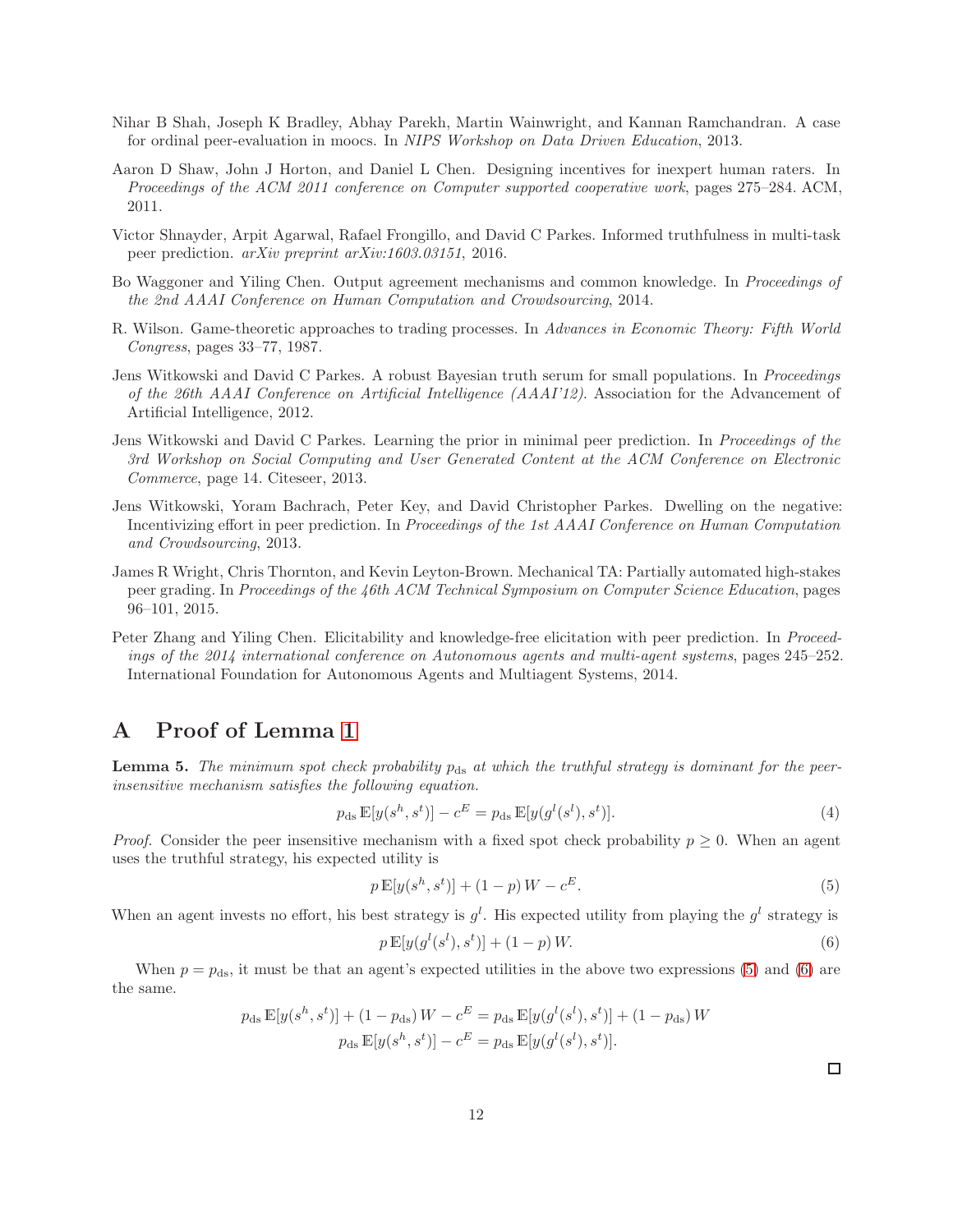# <span id="page-12-0"></span>B Proof of Lemma [2](#page-7-1)

**Lemma 6.** For any spot-checking peer-prediction mechanism, if the  $g^l$  equilibrium exists when  $c^E = 0$  and  $p = 0$ , then  $p_{el} \ge p_{ds}$  for all  $c^{E} \ge 0$ .

*Proof.* Recall that  $p_{el}$  is the minimum spot check probability at which the  $g^l$  equilibrium is eliminated. We first derive an expression for  $p_{el}$ .

We consider a spot checking peer prediction mechanism. By our assumption, the  $g^l$  equilibrium exists when  $c^E = 0$  and the spot check probability is 0.

Assume that all other agents play the  $g^l$  strategy and analyze agent i's best response. First, we note that, if agent i invests no effort, then agent i's best strategy is the  $g^l$  strategy for any spot check probability. (To maximize his spot check reward y, he should play the  $g^l$  strategy by the definition of the  $g^l$  strategy. To maximize his non spot check reward, his best strategy is also the  $g^l$  strategy because the  $g^l$  equilibrium exists at  $p = 0$ .) Thus, to eliminate the  $g<sup>l</sup>$  equilibrium, we need to increase the spot check probability until agent i prefers to play his best strategy conditional on investing full effort.

Consider a fixed spot check probability p and suppose that the  $g<sup>l</sup>$  equilibrium exists at this spot check probability. Suppose that all other agents play the  $g^l$  strategy.

If agent i does not invest effort, his best response is to also play the  $g^l$  strategy and his expected utility is

<span id="page-12-2"></span><span id="page-12-1"></span>
$$
p \mathbb{E}[y(g^{l}(s^{l}), s^{t})] + (1-p) \mathbb{E}[z(g^{l}(s^{l}), g^{l}(s^{l}))]. \tag{7}
$$

If agent *i* invests full effort, let  $g^{\text{br}}$  denote agent *i*'s best response and his expected utility by playing this best response is

$$
p \mathbb{E}[y(g^{\text{br}}(s^h), s^t)] + (1-p) \mathbb{E}[z(g^{\text{br}}(s^h), g^l(s^l))] - c^E.
$$
 (8)

By definition of  $p_{\text{el}}$ , when  $p = p_{\text{el}}$ , an agent's expected utility in the above two expressions [\(7\)](#page-12-1) and [\(8\)](#page-12-2) are the same. Thus  $p_{el}$  must satisfy

$$
p_{\rm el} \mathbb{E}[y(g^{\rm br}(s^h), s^t)] + (1 - p_{\rm el}) \mathbb{E}[z(g^{\rm br}(s^h), g^l(s^l))] - c^E
$$
  
\n
$$
= p_{\rm el} \mathbb{E}[y(g^l(s^l), s^t)] + (1 - p_{\rm el}) \mathbb{E}[z(g^l(s^l), g^l(s^l))]
$$
  
\n
$$
p_{\rm el} \mathbb{E}[y(g^{\rm br}(s^h), s^t)] + (1 - p_{\rm el}) (\mathbb{E}[z(g^{\rm br}(s^h), g^l(s^l))] - \mathbb{E}[z(g^l(s^l), g^l(s^l))]) - c^E
$$
  
\n
$$
= p_{\rm el} \mathbb{E}[y(g^l(s^l), s^t)]. \tag{9}
$$

Next, we would like to show that  $p_{el} \ge p_{ds}$ .

Since the  $g^l$  equilibrium exists when  $c^E = 0$  and  $p = 0$ , it follows from the definition of equilibrium that

<span id="page-12-7"></span><span id="page-12-6"></span><span id="page-12-5"></span><span id="page-12-4"></span><span id="page-12-3"></span>
$$
\mathbb{E}[z(g^{\text{br}}(s^h), g^l(s^l))] \le \mathbb{E}[z(g^l(s^l), g^l(s^l))].\tag{10}
$$

Taking  $p_{el}$  and substituting into the LHS of [\(2\)](#page-7-2) (definition of  $p_{ds}$ ), in a setting with arbitrary positive  $c^E \geq 0$ , we have

$$
p_{\text{el}}\,\mathbb{E}[y(s^h,s^t)]-c^E
$$

$$
\geq p_{\rm el} \mathbb{E}[y(s^h, s^t)] + (1 - p_{\rm el}) \left( \mathbb{E}[z(g^{\rm br}(s^h), g^l(s^l))] - \mathbb{E}[z(g^l(s^l), g^l(s^l))]\right) - c^E
$$
\n(11)

$$
> p_{\rm el} \mathbb{E}[y(g^{\rm br}(s^h), s^t)] + (1 - p_{\rm el}) \left( \mathbb{E}[z(g^{\rm br}(s^h), g^l(s^l))] - \mathbb{E}[z(g^l(s^l), g^l(s^l))] \right) - c^E \tag{12}
$$

$$
= p_{\mathrm{el}} \mathbb{E}[y(g^l(s^l), s^t)]. \tag{13}
$$

Inequality [\(11\)](#page-12-3) holds due to Equation [\(10\)](#page-12-4). Inequality [\(12\)](#page-12-5) holds due to the truthfulness of spot checks: reporting high-quality signal maximizes the spot check reward. Equation [\(13\)](#page-12-6) follows from Equation [\(9\)](#page-12-7).

Thus, if we substitute  $p_{el}$  into Equation [\(2\)](#page-7-2), then the resulting LHS is greater than the RHS. By definition of  $p_{ds}$ , it is the minimum spot check probability for which the LHS of [\(2\)](#page-7-2) is greater than its RHS. Thus, it must be that  $p_{el} \geq p_{ds}$ . □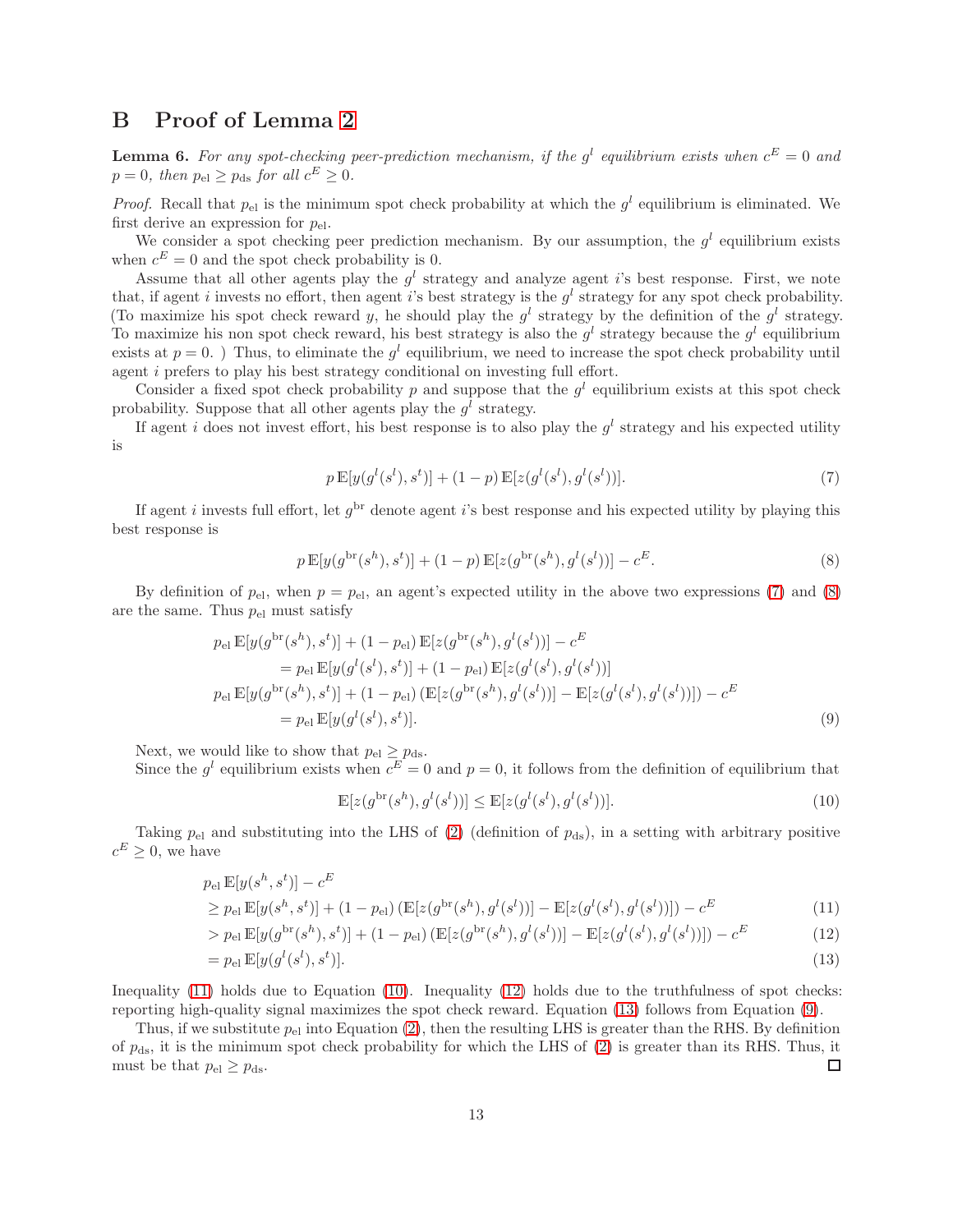### <span id="page-13-0"></span>C Proof of Lemma [3](#page-8-1)

**Lemma 7.** For any spot-checking peer-prediction mechanism, if the  $g^l$  equilibrium exists and Pareto dominates the truthful equilibrium when  $c^E = 0$  and  $p = 0$ , then  $p_{ex} \ge p_{ds}$  for all  $c^E \ge 0$ .

*Proof.* Recall that  $p_{\text{ex}}$  is the minimum spot check probability at which the  $g^l$  equilibrium Pareto dominates the truthful equilibrium while the  $g^l$  equilibrium exists at  $p = p_{ex}$ . We first derive an expression for  $p_{ex}$ .

We consider a spot checking peer prediction mechanism. By our assumption, the  $g^l$  equilibrium exists and Pareto dominates the truthful equilibrium when  $c^E = 0$  and  $p = 0$ .

Consider a fixed spot check probability  $p \geq 0$ . Assume that the  $g^l$  equilibrium exists at this spot check probability. At the truthful equilibrium, an agent's expected utility is

<span id="page-13-3"></span><span id="page-13-2"></span>
$$
p \mathbb{E}[y(s^h, s^t)] + (1 - p) \mathbb{E}[z(s^h, s^h)] - c^E.
$$
\n(14)

At the  $g^l$  equilibrium, an agent's expected utility is

$$
p \mathbb{E}[y(g^{l}(s^{l}), s^{t})] + (1-p) \mathbb{E}[z(g^{l}(s^{l}), g^{l}(s^{l}))]. \tag{15}
$$

When  $p = p_{\text{ex}}$ , it must be that an agent's expected utility in the above two expressions [\(14\)](#page-13-2) and [\(15\)](#page-13-3) are the same. Thus  $p_{\text{ex}}$  must satisfy

$$
p_{\text{ex}} \mathbb{E}[y(s^h, s^t)] + (1 - p_{\text{ex}}) \mathbb{E}[z(s^h, s^h)] - c^E
$$
  
=  $p_{\text{ex}} \mathbb{E}[y(g^l(s^l), s^t)] + (1 - p_{\text{ex}}) \mathbb{E}[z(g^l(s^l), g^l(s^l))]$   
 $p_{\text{ex}} \mathbb{E}[y(s^h, s^t)] + (1 - p_{\text{ex}}) (\mathbb{E}[z(s^h, s^h)] - \mathbb{E}[z(g^l(s^l), g^l(s^l))]) - c^E$   
=  $p_{\text{ex}} \mathbb{E}[y(g^l(s^l), s^t)].$  (16)

Next, we would like to show that  $p_{\text{ex}} \ge p_{\text{ds}}$ .

Since the  $g^l$  equilibrium exists and Pareto dominates the truthful equilibrium for  $c^E = 0$  and  $p = 0$ , it follows from the definition of Pareto dominance that

<span id="page-13-7"></span><span id="page-13-6"></span><span id="page-13-5"></span><span id="page-13-4"></span>
$$
\mathbb{E}[z(s^h, s^h)] \le \mathbb{E}[z(g^l(s^l), g^l(s^l))].\tag{17}
$$

Taking  $p_{\text{ex}}$  and substituting it into the LHS of Equation [\(2\)](#page-7-2) (definition of  $p_{\text{ds}}$ ), in a setting with arbitrary positive  $c^E \geq 0$ , we have

$$
p_{\text{ex}} \mathbb{E}[y(s^h, s^t)] - c^E
$$
  
\n
$$
\geq p_{\text{ex}} \mathbb{E}[y(s^h, s^t)] + (1 - p_{\text{ex}}) \left( \mathbb{E}[z(s^h, s^h)] - \mathbb{E}[z(g^l(s^l), g^l(s^l))]\right) - c^E
$$
\n(18)

$$
= p_{\text{ex}} \mathbb{E}[y(g^l(s^l), s^t)] \tag{19}
$$

Equation [\(18\)](#page-13-4) follows from Equation [\(17\)](#page-13-5). Equation [\(19\)](#page-13-6) follows from Equation [\(16\)](#page-13-7).

Thus, if we substitute  $p_{ex}$  into Equation [\(2\)](#page-7-2), then the resulting LHS is weakly greater than the RHS. By definition of  $p_{ds}$ , it is the minimum spot check probability for which the LHS of [\(2\)](#page-7-2) is greater than its RHS. Thus, it must be that  $p_{\text{ex}} \geq p_{\text{ds}}$ . □

# <span id="page-13-1"></span>D Proof of Theorem [3](#page-8-0)

Theorem [3](#page-8-0) (Sufficient condition for Pareto comparison). For any spot-checking peer-prediction mechanism, if the g<sup>l</sup> equilibrium exists and Pareto dominates the truthful equilibrium when  $c^E = 0$  and  $p = 0$ , then  $p_{\text{Pareto}} \geq p_{\text{ds}}$  for all  $c^E \geq 0$ .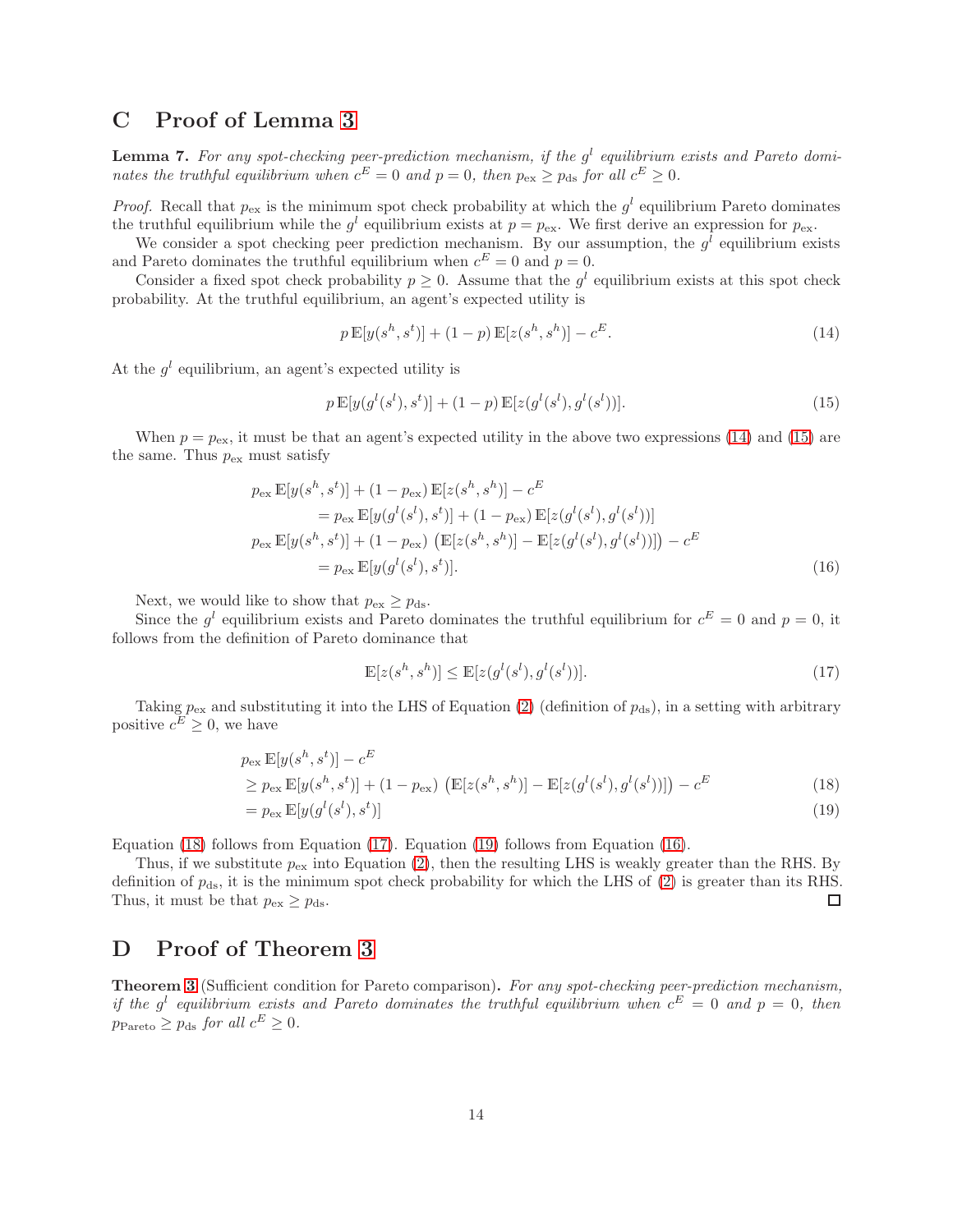Proof. Consider any spot checking peer prediction mechanism.

For the truthful equilibrium to be Pareto dominant, it is necessary that either the  $g^l$  equilibrium is eliminated or the truthful equilibrium Pareto dominates the  $g^l$  equilibrium while the  $g^l$  equilibrium exists.  $p_{\text{el}}$  is the minimum spot check probability at which the  $g^l$  equilibrium is eliminated.  $p_{\text{ex}}$  is the minimum spot check probability at which the truthful equilibrium Pareto dominates the  $g^l$  equilibrium while the  $g^l$ equilibrium exists at  $p = p_{ex}$ . Thus, the minimum of  $p_{el}$  and  $p_{ex}$  is a lower bound of  $p_{parto}$ . Formally

$$
p_{\text{parto}} \ge \min(p_{\text{el}}, p_{\text{ex}}). \tag{20}
$$

By assumption, the  $g^l$  equilibrium exists when  $p = 0$ . By Lemma [2,](#page-7-1) we have

$$
p_{\rm el} \ge p_{\rm ds}.\tag{21}
$$

By assumption, the  $g^l$  equilibrium exists and Pareto dominates the truthful equilibrium when  $p = 0$ . By Lemma [3,](#page-8-1) we have

$$
p_{\rm ex} \ge p_{\rm ds}.\tag{22}
$$

By Equations  $(20)$ ,  $(21)$  and  $(22)$ , we have

$$
p_{\text{parto}} \ge \min(p_{\text{el}}, p_{\text{ex}})
$$
  
\n
$$
\ge \min(p_{\text{ds}}, p_{\text{ex}})
$$
  
\n
$$
\ge \min(p_{\text{ds}}, p_{\text{ds}})
$$
  
\n
$$
= p_{\text{ds}}.
$$

<span id="page-14-3"></span><span id="page-14-2"></span><span id="page-14-1"></span> $\Box$ 

# <span id="page-14-0"></span>E Proof of Lemma [4](#page-8-4)

Lemma 8. For the spot check reward function in Equation [\(3\)](#page-8-2), an agent's best strategy conditional on not investing effort is always to report the low-quality signal  $s<sup>1</sup>$ .

Proof. Consider the spot check reward mechanism in Equation [\(3\)](#page-8-2).

If an agent invests no effort, his expected spot check reward is:

$$
\sum_{s \in Q} \Pr(r = s) \left( \Pr(s^t = s | r = s) - \sum_{s' \in Q} \Pr(s^t = s') \Pr(r = s') \right)
$$

$$
= \sum_{s \in Q} \Pr(s^t = s, r = s) - \sum_{s' \in Q} \Pr(s^t = s') \Pr(r = s')
$$

If the agent always makes a fixed report r, then the TA's signal  $s<sup>t</sup>$  and the agent's report r are independent random variables, i.e.

$$
Pr(s^t = s, r = s) = Pr(s^t = s)Pr(r = s),
$$

for any  $s \in Q$ . Thus the agent's expected reward must be zero.

$$
\sum_{s \in Q} \Pr(s^t = s, r = s) - \sum_{s' \in Q} \Pr(s^t = s') \Pr(r = s')
$$
  
= 
$$
\sum_{s \in Q} \Pr(s^t = s) \Pr(r = s) - \sum_{s' \in Q} \Pr(s^t = s') \Pr(r = s')
$$
  
= 0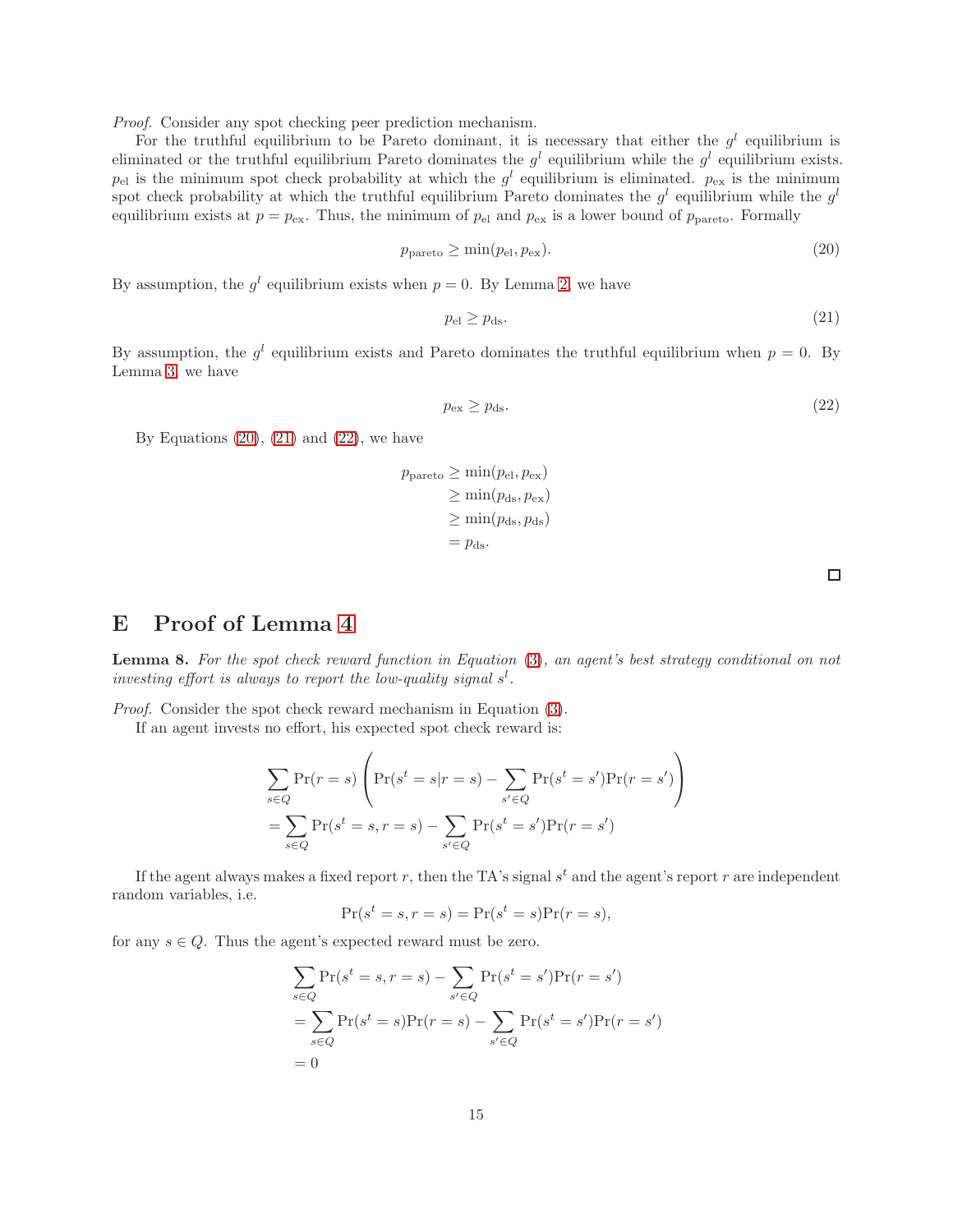If the agent truthfully reports the low-quality signal  $s<sup>l</sup>$ , then the agent's expected reward is:

$$
\sum_{s \in Q} \Pr(r = s) \left( \Pr(s^t = s | r = s) - \sum_{s' \in Q} \Pr(s^t = s') \Pr(r = s') \right)
$$

$$
= \sum_{s \in Q} \Pr(r = s) \left( \Pr(s^t = s | r = s) - \Pr(s^t = s') \right)
$$

$$
\ge 0
$$

Thus the agent's expected spot check reward is maximized when he reports the low-quality signal  $s^l$ .

### <span id="page-15-0"></span>F Proof of Corollary [1](#page-8-5)

Corollary 3. For spot-checking peer-prediction mechanisms based on [Faltings et al. \[2012](#page-9-4)], [Witkowski et al.](#page-11-3) [\[2013](#page-11-3)], [Dasgupta and Ghosh \[2013](#page-9-5)], [Waggoner and Chen \[2014](#page-11-6)], [Kamble et al. \[2015](#page-10-10)], [Radanovic and Faltings](#page-10-15)  $[2015]$  $[2015]$  and [Shnayder et al. \[2016\]](#page-11-7), the minimum spot check probability p<sub>Pareto</sub> for the Pareto dominance of the truthful equilibrium is greater than or equal to the minimum spot check probability  $p_{ds}$  at which the truthful strategy is a dominant strategy for the peer-insensitive mechanism.

*Proof.* By Lemma [4,](#page-8-4) for any spot checking peer prediction mechanism, the  $g^l$  strategy is to always report the low-quality signal  $s^l$ .

To verify that the conditions of Theorem [3](#page-8-0) are satisfied, it suffices to verify that when  $p = 0$ , the s<sup>l</sup> equilibrium of the peer prediction mechanism exists and Pareto dominates the truthful equilibrium. We verify these two conditions for all of the listed peer prediction mechanisms below.

We first consider output agreement peer prediction mechanisms.

The Standard Output Agreement Mechanism [\[Witkowski et al.,](#page-11-3) [2013,](#page-11-3) [Waggoner and Chen](#page-11-6), **2014** When  $c^E = 0$  and  $p = 0$ , the s<sup>l</sup> equilibrium exists. (If all other agents except i report s<sup>l</sup>, then agent i's best response is to also report  $s<sup>l</sup>$  in order to perfectly agree with other reports.)

When  $c^E = 0$  and  $p = 0$ , at the s<sup>l</sup> equilibrium, every agent's expected utility is 1 because their reports always perfectly agree.

When  $c^E = 0$  and  $p = 0$ , at the truthful equilibrium, an agent's expected utility is

$$
\sum_{s^h \in Q} \Pr(s^h) \Pr(s^h | s^h) < \sum_{s^h \in Q} \Pr(s^h) = 1,
$$

where the inequality is due to the fact that the high-quality signals are noisy. That is, for every realization  $s^h$  of the high-quality signal,  $Pr(s^h | s^h) \leq 1$  and there exists one realization  $s^h$  of the high-quality signal such that  $Pr(s^h | s^h) < 1$ . Thus, the s<sup>l</sup> equilibrium Pareto dominates the truthful equilibrium when  $c^E = 0$ and  $p = 0$ . The conditions of Theorem [3](#page-8-0) are therefore satisfied, and hence  $p_{\text{Pareto}} \ge p_{\text{ds}}$  for all settings with positive effort cost  $c^E \geq 0$ .

**Peer Truth Serum [\[Faltings et al., 2012](#page-9-4)]** When  $c^E = 0$  and  $p = 0$ , the s<sup>l</sup> equilibrium exists. (If all other agents except i report  $s^l$ , then agent i's best response is to also report  $s^l$ .)

When  $c^E = 0$  and  $p = 0$ , at the s<sup>l</sup> equilibrium, everyone reports s<sup>l</sup> and the empirical frequency of s<sup>l</sup> reports is  $1 (F(s^l) = 1)$ . Thus, every agent's expected utility is

$$
\alpha + \beta \frac{1}{F(s^l)} = \alpha + \beta.
$$

When  $c^E = 0$  and  $p = 0$ , at the truthful equilibrium, if agent receives the high-quality signal  $s^h$  for an object, then he expects the empirical frequency of this signal to be  $Pr(s^h|s^h)$ . Thus, at this equilibrium, an agent's expected utility is

$$
\alpha + \beta \sum_{s^h \in Q} \Pr(s^h) \Pr(s^h | s^h) \frac{1}{\Pr(s^h | s^h)} = \alpha + \beta.
$$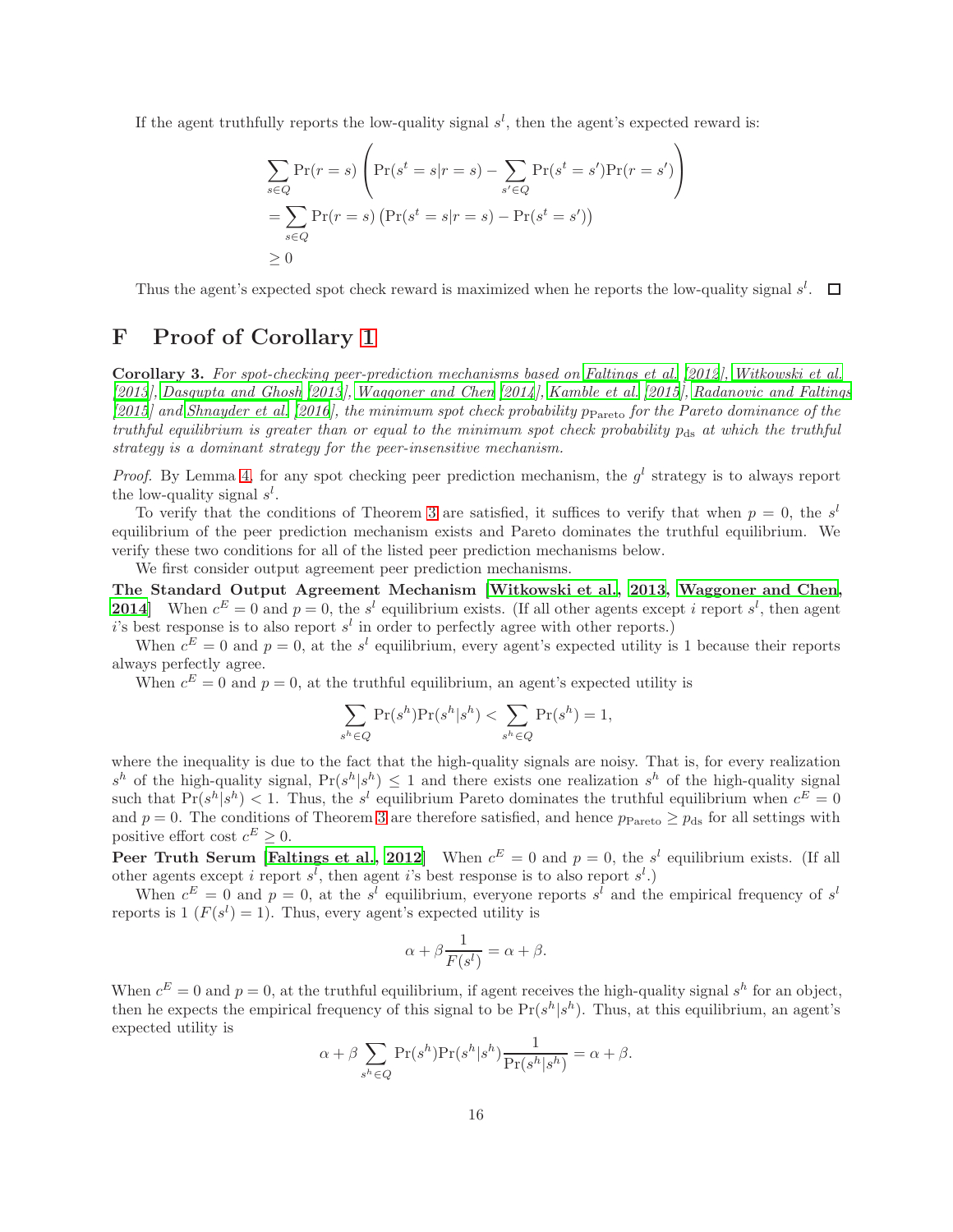Thus, the s<sup>l</sup> equilibrium (weakly) Pareto dominates the truthful equilibrium when  $c^E = 0$  and  $p = 0$ . The conditions of Theorem [3](#page-8-0) are therefore satisfied, and hence  $p_{\text{Pareto}} \geq p_{\text{ds}}$  for all settings with positive effort  $\cot c^E \geq 0.$ 

Next, we consider multi-object peer prediction mechanisms.

[Dasgupta and Ghosh \[2013](#page-9-5)], [Shnayder et al. \[2016\]](#page-11-7) When  $c^E = 0$  and  $p = 0$ , the  $s^l$  equilibrium exists. (If all other agents always report the low-quality signal  $s^l$  for every object, then agent i's best response is also to report  $s^l$  in order to maximize the probability of his report agreeing with other agents' reports for the same object.)

When  $p = 0$ , at the  $s<sup>l</sup>$  equilibrium, an agent's expected utility is

$$
\sum_{s^{l} \in Q} \Pr(s^{l}) \Pr(s^{l}|s^{l}) - \sum_{s^{l} \in Q} \Pr(s^{l}) \Pr(s^{l}) = \sum_{s^{l} \in Q} \Pr(s^{l}) - \sum_{s^{l} \in Q} \Pr(s^{l}) \Pr(s^{l})
$$

$$
= 1 - \sum_{s^{l} \in Q} \frac{1}{|Q|^{2}} = 1 - \frac{1}{|Q|},
$$

where the first equality was due to the fact that the low-quality signal  $s^l$  is noiseless  $(\Pr(s^l | s^l) = 1)$  and the second equality was due to the fact that  $s^l$  is drawn from a uniform distribution  $(\Pr(s^l) = \frac{1}{|Q|})$ .

When  $c^E = 0$  and  $p = 0$ , at the truthful equilibrium, an agent's expected utility is

$$
\sum_{s^h \in Q} \Pr(s^h) \Pr(s^h | s^h) - \sum_{s^h \in Q} \Pr(s^h) \Pr(s^h) < \sum_{s^h \in Q} \Pr(s^h) - \sum_{s^h \in Q} \Pr(s^h)^2
$$
\n
$$
= 1 - \sum_{s^h \in Q} \Pr(s^h)^2 \le 1 - \frac{1}{|Q|},
$$

where the first inequality was due to the fact that the high-quality signal is noisy. That is, for every realization  $s^h$  of the high-quality signal,  $Pr(s^h | s^h) \leq 1$  and there exists one realization  $s^h$  of the high-quality signal such that  $Pr(s^h|s^h) < 1$ . Thus, the s<sup>l</sup> equilibrium Pareto dominates the truthful equilibrium when  $c^E = 0$  and  $p = 0$ . The conditions of Theorem [3](#page-8-0) are therefore satisfied, and hence  $p_{\text{Pareto}} \ge p_{\text{ds}}$  for all settings with positive effort cost  $c^E \geq 0$ .

**Kamble et al.** [2015] When  $c^E = 0$  and  $p = 0$ , the s<sup>l</sup> equilibrium exists. (If all other agents always report  $s^l$ , an agent's best response is also to report  $s^l$  because doing so maximizes the probability of his report agreeing with other agents' reports for the same object.)

When  $c^E = 0$  and  $p = 0$ , at the s<sup>l</sup> equilibrium, an agent's expected utility is

$$
\sum_{s^l \in Q} \Pr(s^l) \Pr(s^l | s^l) \lim_{N \to \infty} r(s^l) = \sum_{s^l \in Q} \Pr(s^l) \frac{K}{\sqrt{\Pr(s^l, s^l)}} = K \sum_{s^l \in Q} \frac{\Pr(s^l)}{\sqrt{\Pr(s^l)}} = K \sum_{s^l \in Q} \sqrt{\frac{\Pr(s^l)}{\Pr(s^l)}}
$$

$$
= K \sum_{s^l \in Q} \sqrt{\Pr(s^l)} = K \sum_{s_l \in Q} \sqrt{\frac{1}{|Q|}},
$$

where the first two equalities were due to the fact that the low-quality signal  $s^l$  is noiseless  $(\Pr(s^l | s^l) = \Pr(s^l)),$ and the final equality was due to the fact that the low-quality signal  $s<sup>l</sup>$  is drawn from a uniform distribution.

When  $c^E = 0$  and  $p = 0$ , at the truthful equilibrium, an agent's expected utility is

$$
\sum_{s^h \in Q} \Pr(s^h) \Pr(s^h | s^h) \lim_{N \to \infty} r(s^h) = \sum_{s^h \in Q} \Pr(s^h, s^h) \frac{K}{\sqrt{\Pr(s^h, s^h)}}
$$

$$
= K \sum_{s^h \in Q} \sqrt{\Pr(s^h, s^h)} < K \sum_{s^h \in Q} \sqrt{\Pr(s^h)} \le K \sum_{s^h \in Q} \sqrt{\frac{1}{|Q|}},
$$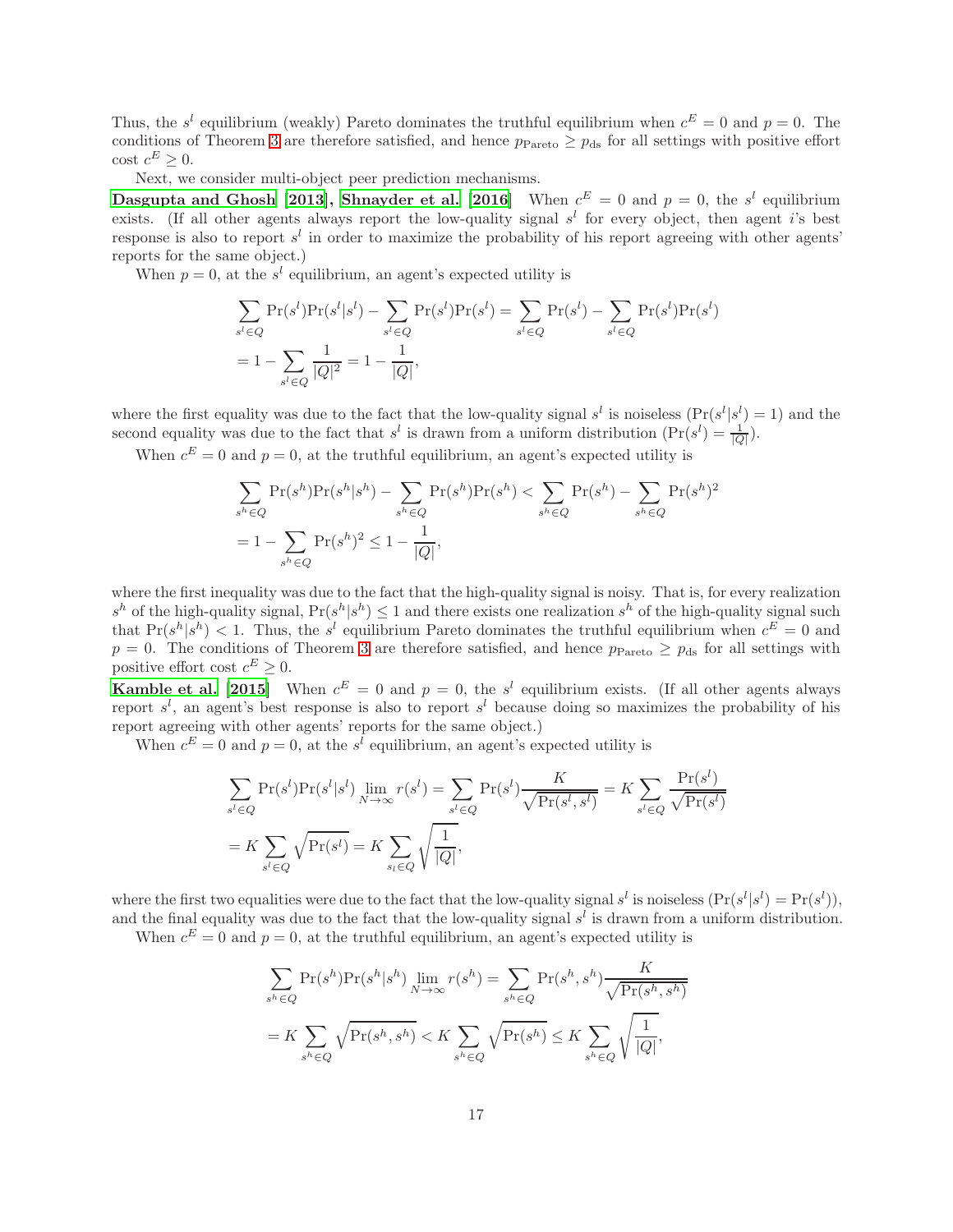where the first inequality was due to the fact that the high-quality signal  $s^h$  is noisy. That is, for every realization  $s^h$  of the high-quality signal,  $Pr(s^h|s^h) \leq 1$  and there exists one realization  $s^h$  of the high-quality signal such that  $Pr(s^h | s^h) < 1$ . Thus, the s<sup>l</sup> equilibrium Pareto dominates the truthful equilibrium when  $c^E = 0$  and  $p = 0$ . The conditions of Theorem [3](#page-8-0) are therefore satisfied, and hence  $p_{\text{Pareto}} \ge p_{\text{ds}}$  for all settings with positive effort cost  $c^E \geq 0$ .

**[Radanovic and Faltings \[2015\]](#page-10-15)** When  $c^E = 0$  and  $p = 0$ , the s<sup>l</sup> equilibrium exists. (If all other agents always report  $s^l$  for every object, then any sample taken will not be "double mixed".<sup>[3](#page-17-1)</sup> Thus, an agent's expected utility is zero regardless of his strategy. In particular also reporting  $s<sup>l</sup>$  for every object is a best response.)

When  $c^E = 0$  and  $p = 0$ , at the s<sup>l</sup> equilibrium, it must be that  $r_{i'j'} = r_{i'j}$  and  $r_{i''j'} = r_{i''j''} = r_{ij}$ . An agent's expected utility at the  $s<sup>l</sup>$  equilibrium is:

$$
\frac{1}{2} + \mathbb{1}_{r_{i''j'} = r_{i'j}} - \frac{1}{2} \sum_{s \in Q} \mathbb{1}_{r_{i''j'} = s} \mathbb{1}_{r_{i'''j''} = s} = \frac{1}{2} + 1 - \frac{1}{2} * 1 = 1.
$$

Let  $\pi(\Sigma)$  be the probability that the sample  $\Sigma$  is double mixed. When  $c^E = 0$  and  $p = 0$ , at the truthful equilibrium, an agent's expected utility is:

$$
\pi(\Sigma) \left( \frac{1}{2} + \Pr(r_{i''j'} | r_{ij}) - \frac{1}{2} \sum_{s \in Q} \Pr(s|r_{ij})^2 \right) \le \frac{1}{2} + \Pr(r_{i''j'} | r_{ij}) - \frac{1}{2} \sum_{s \in Q} \Pr(s|r_{ij})^2
$$
  

$$
\le \frac{1}{2} + 1 - \frac{1}{2} * 1 = 1,
$$

where the first inequality is due to the fact that  $\pi(\Sigma) \leq 1$  and the second inequality was due to the fact that the agent's expected utility is maximized when  $Pr(r_{i'j'}|r_{ij}) = 1$ . Thus, the s<sup>l</sup> equilibrium Pareto dominates the truthful equilibrium when  $c^E = 0$  and  $p = 0$ . The conditions of Theorem [3](#page-8-0) are therefore satisfied, and hence  $p_{\text{Pareto}} \ge p_{\text{ds}}$  for all settings with positive effort cost  $c^E \ge 0$ .

#### $\Box$

### <span id="page-17-0"></span>G Proof of Corollary [2](#page-8-6)

Corollary 4. For spot-checking peer-prediction mechanisms based on [Witkowski and Parkes \[2012](#page-11-2), [2013](#page-11-4)], [Radanovic and Faltings \[2013](#page-10-7), [2014](#page-10-8)] and [Riley \[2014](#page-10-9)], if the peer-prediction mechanism uses a symmetric proper scoring rule, then the minimum spot check probability  $p_{\text{Pareto}}$  for the Pareto dominance of the truthful equilibrium is greater than or equal to the minimum spot check probability  $p_{ds}$  at which the truthful strategy is a dominant strategy for the peer-insensitive mechanism.

*Proof.* By Lemma [4,](#page-8-4) for any spot checking peer prediction mechanism, the  $g^l$  strategy is to always report the low-quality signal  $s^l$ .

To verify that the conditions of Theorem [3](#page-8-0) are satisfied, it suffices to verify that when  $p = 0$ , the s<sup>l</sup> equilibrium of the peer prediction mechanism exists and Pareto dominates the truthful equilibrium. We verify these two conditions for all of the listed peer prediction mechanisms below.

Let  $b_s$  denote a belief report which predicts that signal s is observed with probability 1, i.e.  $Pr(s) = 1$ and  $Pr(s') = 0, \forall s' \in Q, s' \neq s$ . Let the s<sup>l</sup> equilibrium denote the equilibrium where every agent's signal report is  $s^l$  and belief report is  $b_{s^l}$ .

For mathematical convenience, we assume that the scoring rule is symmetric [\[Gneiting and Raftery](#page-10-17), [2007\]](#page-10-17). That it, the reward for reporting a signal that is predicted with probability 1 is the same regardless of the signal's identity:

$$
R(b_s, s) = R(b_{s'}, s'), \forall s \neq s'.
$$

<span id="page-17-1"></span><sup>3</sup>A sample is double mixed if every possible value appears at least twice. This mechanism behaves differently depending on whether or not it collects a double mixed sample of reports from the agents.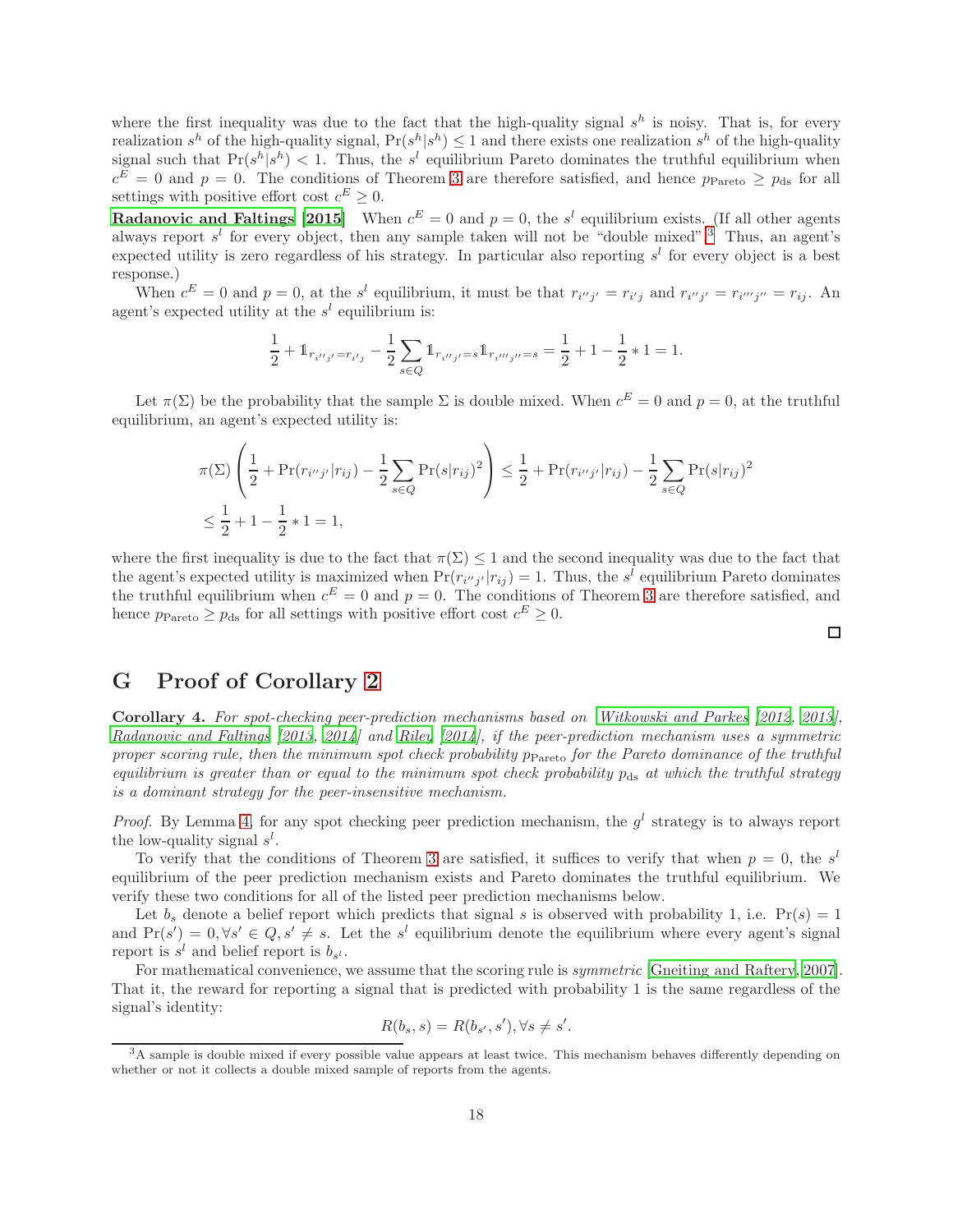This is a very mild condition that is satisfied by all standard scoring rules that compute rewards based purely on the predicted probabilities and the outcome, including the quadratic scoring rule and the log scoring rule.

For symmetric scoring rules, when  $p = 0$ , an agent's expected score is maximized by predicting  $b_s$  when s is observed for any signal  $s \in Q$ .

**Binary Robust BTS [\[Witkowski and Parkes](#page-11-2), [2012](#page-11-2), [2013\]](#page-11-4)** When  $c^E = 0$  and  $p = 0$ , the s<sup>l</sup> equilibrium exists. (If all other agents report  $s^l$  and  $b_{s^l}$ , then the best belief report for agent i is  $b_{s^l}$ . Moreover the best signal report for agent i is  $s^l$  which leads to a shadowed belief report of  $b_{s^l}$ .

When  $c^E = 0$  and  $p = 0$ , at the s<sup>l</sup> equilibrium, an agent's expected utility is  $R(b_{s^l}, s^l) + R(s_{s^l}, s^l)$ . This is the maximum possible expected utility that an agent can achieve because the proper scoring rule R is symmetric. Therefore, it must be greater than or equal to the agent's expected utility at the truthful equilibrium when  $c^E = 0$  and  $p = 0$ .

Multi-valued Robust BTS [\[Radanovic and Faltings, 2013\]](#page-10-7) When  $c^E = 0$  and  $p = 0$ , the  $s^l$  equilibrium exists. (If all other agents report  $s^l$  and  $b_{s^l}$ , then the best belief report for agent i is  $b_{s^l}$ . Moreover, the best signal report for agent i is  $s^l$  which maximizes the probability of his signal report agreeing with other agents' signal reports.)

When  $c^E = 0$  and  $p = 0$ , at the s<sup>l</sup> equilibrium, an agent's expected utility is

$$
\sum_{s^l} \Pr(s^l) \Pr(s^l | s^l) + R(b_{s^l}, s^l) = \sum_{s^l} \Pr(s^l) + R(b_{s^l}, s^l) = 1 + R(b_{s^l}, s^l),
$$

where the first equality was due to the fact that the low-quality signal  $s^l$  is noiseless  $(\Pr(s^l | s^l) = 1)$ .

When  $c^E = 0$  and  $p = 0$ , at the truthful equilibrium, an agent's expected utility is

$$
\sum_{s^h \in Q} \Pr(s^h) \Pr(s^h | s^h) \frac{1}{\Pr(s^h | s^h)} + \mathbb{E}[R(\Pr(r_j | s^h), r_j)]
$$
  
= 
$$
\sum_{s^h \in Q} \Pr(s^h) + \mathbb{E}[R(\Pr(r_j | s^h), r_j)] = 1 + \mathbb{E}[R(\Pr(r_j | s^h), r_j)] \le 1 + R(b_{s^l}, s^l),
$$

where the inequality was due to the fact that the proper scoring rule R is symmetric. Thus, the  $s^l$  equilibrium Pareto dominates the truthful equilibrium when  $c^E = 0$  and  $p = 0$ . The conditions of Theorem [3](#page-8-0) are therefore satisfied, and hence  $p_{\text{Pareto}} \ge p_{\text{ds}}$  for all settings with positive effort cost  $c^E \ge 0$ .

Divergence-Based BTS [\[Radanovic and Faltings](#page-10-8), [2014\]](#page-10-8) When  $c^E = 0$  and  $p = 0$ , the s<sup>l</sup> equilibrium exists. (If all other agents report  $s^l$  and  $b_{s^l}$ , then the best belief report for agent i is  $b_{s^l}$ . Moreover, the best signal report for agent i is  $s^l$ , which means that the penalty is 0 because the agent's signal reports agree and their belief reports also agree.)

When  $c^E = 0$  and  $p = 0$ , at the s<sup>l</sup> equilibrium, an agent's expected utility is

$$
-\mathbb{1}_{s^l=s^l||D(b_{s^l},b_{s^l})>\theta}+R(b_{s^l},s^l)=R(b_{s^l},s^l).
$$

At the truthful equilibrium, an agent's expected utility is

$$
-\mathbb{1}_{s_{i'j}^h = s_{i'j}^h} |\text{D}(\Pr(r|s_{ij}^h), \Pr(r|s_{i'j}^h)) > \theta + R(\Pr(r|s^h), s^h) < R(\Pr(r|s^h), s^h) < R(b_{s^l}, s^l),
$$

where the first inequality was due to the fact that the high-quality signal  $s^l$  is noisy. That is, for every realization  $s^h$  of the high-quality signal,  $Pr(s^h|s^h) \leq 1$  and there exists one realization  $s^h$  of the high-quality signal such that  $Pr(s^h | s^h) < 1$ . The second inequality was due to the fact that the proper scoring rule R is symmetric. Thus, the s<sup>l</sup> equilibrium Pareto dominates the truthful equilibrium when  $c^E = 0$  and  $p = 0$ . The conditions of Theorem [3](#page-8-0) are therefore satisfied, and hence  $p_{\text{Pareto}} \geq p_{\text{ds}}$  for all settings with positive effort cost  $c^E \geq 0$ .